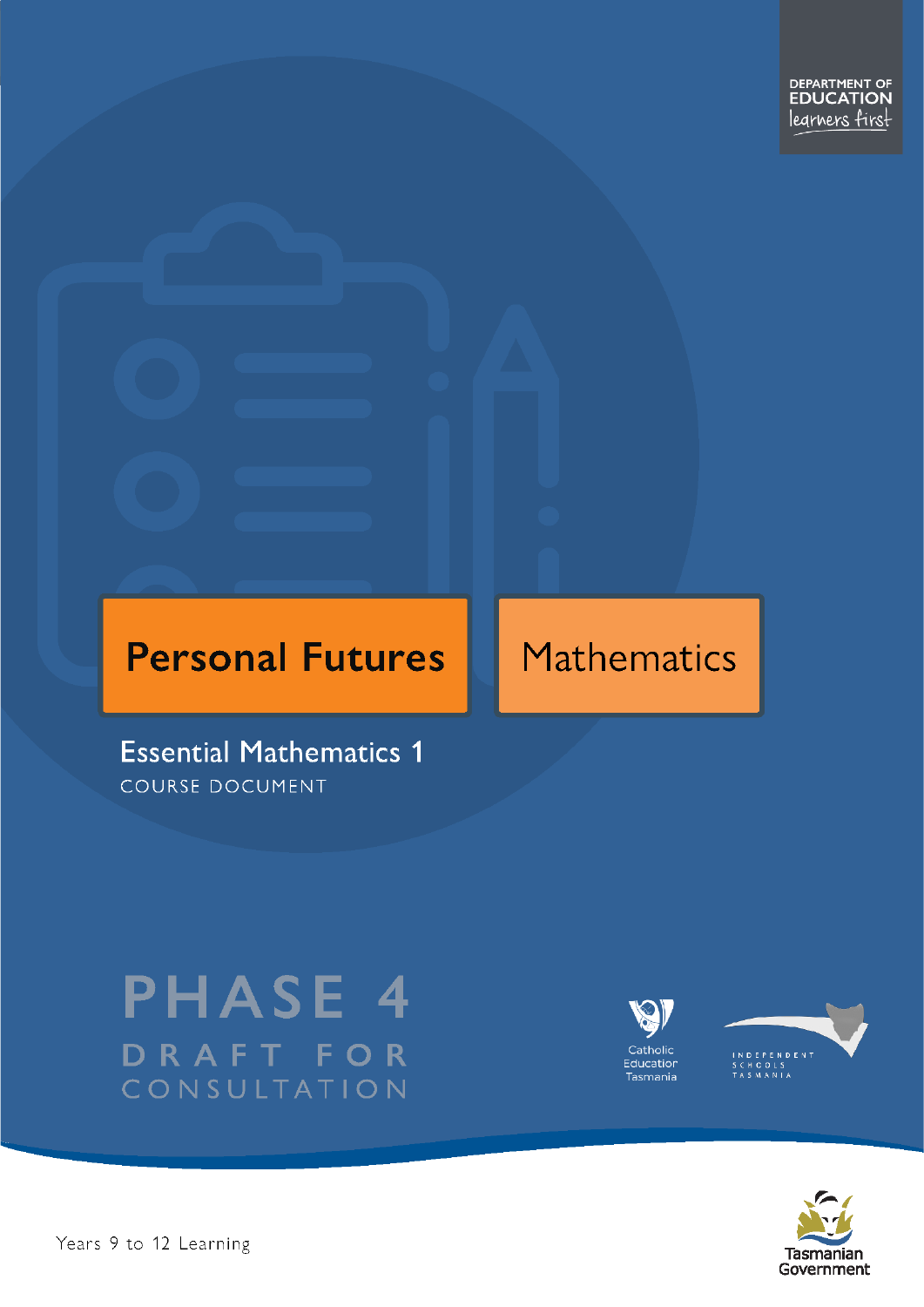## Table of Contents

Phase 4 Consultation Draft Published: August 2021

PHASE 4 CONSULTATION DRAFT - Essential Mathematics - Level 1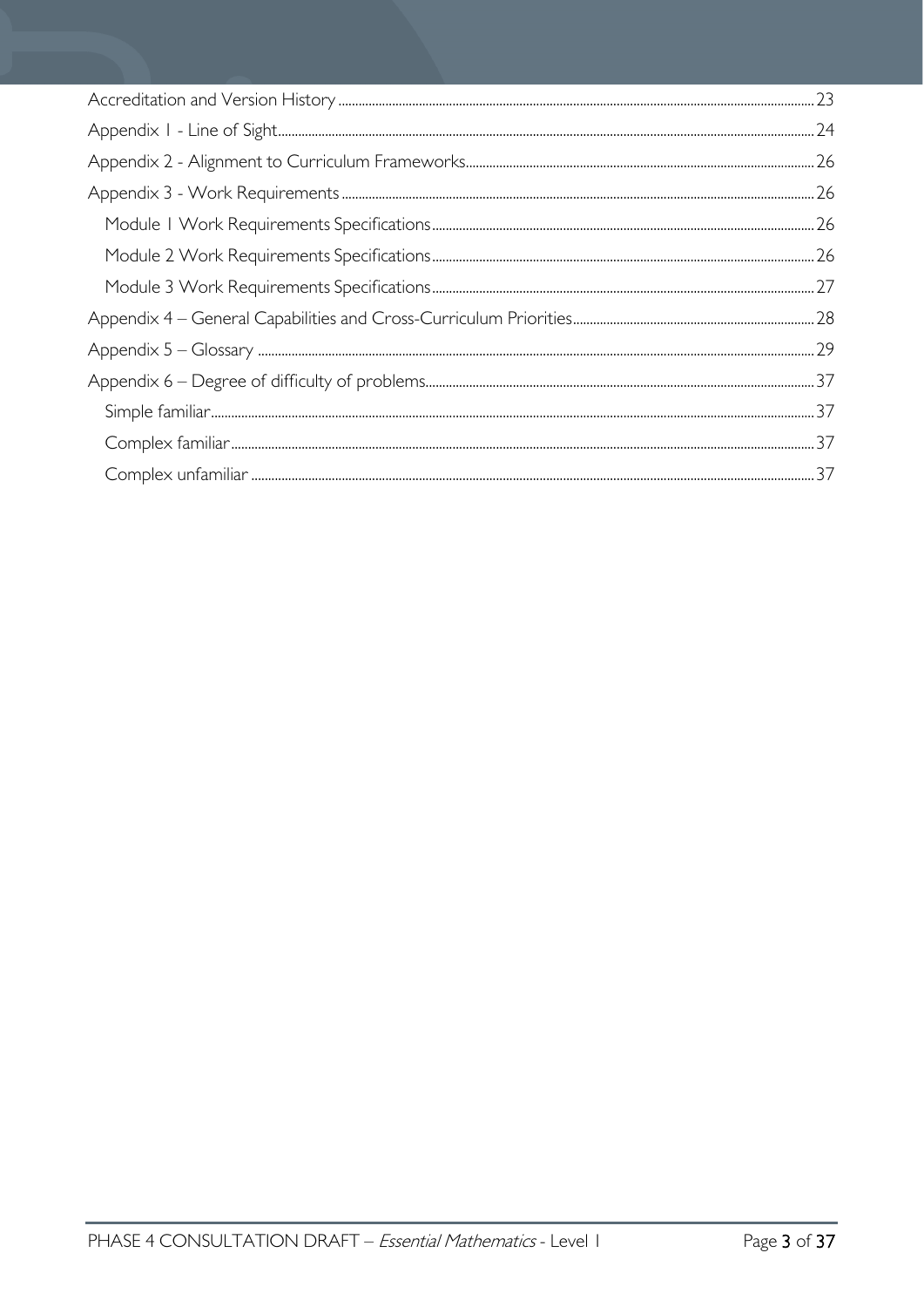## <span id="page-3-0"></span>Essential Mathematics 150 hours – Level 1

This course is the Level 1 component of the proposed *Essential Mathematics* suite.

## <span id="page-3-1"></span>Focus Area – Personal Futures

Courses aligned to the [Years 9 to 12 Curriculum Framework](https://publicdocumentcentre.education.tas.gov.au/library/Shared%20Documents/Education%209-12%20Frameworks%20A3%20WEB%20POSTER.pdf) belong to one of the five focus areas of Discipline-based Study, Transdisciplinary Projects, Professional Studies, Work-based Learning and Personal Futures.

#### Essential Mathematics Level 1 is a Personal Futures course.

Personal Futures courses prepare students to be independent young adults, able to lead healthy, fulfilled and balanced lives. Learning is highly personalised. Students develop strategies to optimise learning, make decisions, solve problems, set career and life goals, and pursue areas of strong personal interest. Personal Futures supports students to develop the required knowledge, skills and understandings to make informed choices that enhance their own and others' health and wellbeing. The inclusion of Personal Futures as a focus area responds to a range of contemporary research findings highlighting the importance of students having broad educational goals that include individual and collective wellbeing and opportunities for student agency as they navigate a complex and uncertain world.

Personal Futures courses have three key features that guide teaching and learning

- theory and dialogue
- informed action
- reflection and dialogue.



In this course learners will do this by:

- building foundational understanding, background knowledge, rules and conventions of mathematics
- interacting and working with other people, engaging in mathematical discourse to explore ideas, reasoning and approaches
- identifying challenges and problems, using problem-solving and mathematical reasoning to trial strategies, compare solutions, generate knowledge and take informed action
- reflecting on their own understanding, integrating prior knowledge and sharing solutions with others.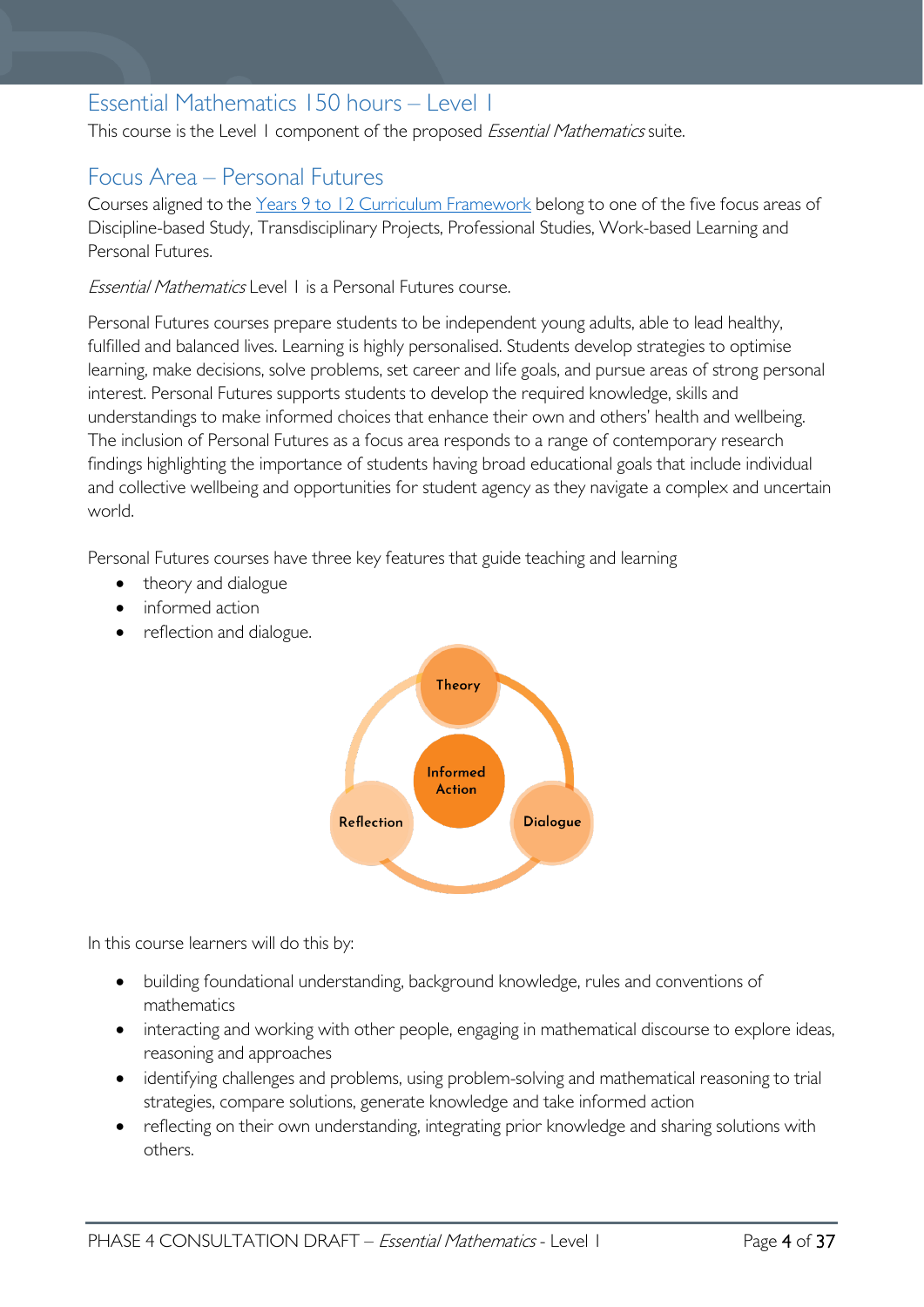## <span id="page-4-0"></span>Rationale

The *Essential Mathematics* Level 1 course is designed to develop adolescent learners' confidence and self-esteem to engage with mathematics and develop their ability to apply mathematical thinking and reasoning in real world contexts. In doing so, the course enables learners to build the requisite knowledge and skills and the capacity, confidence and disposition to use mathematics to take informed action in varied personal contexts.

This course will promote Mathematics and numeracy learning opportunities that aims to:

- enable learners to interpret everyday practical situations
- provide the basis for many informed personal decisions.

These aims will be met by developing learners' ability to formulate situations mathematically and to employ mathematical concepts, facts, procedures and reasoning to interpret these situations. This is more pertinent than ever before as 75% of the fastest growing occupations require competence in STEM with an estimated 44% or 5.1 million jobs in Australia at risk of digital disruption<sup>1</sup>. Successful completion of the course will provide learners with a level of mathematical competence that will enable them to contribute productively in the rapidly changing workforce.

The purpose of Years 9 to 12 Education is to enable all students to achieve their potential through Years 9 to 12 and beyond in further study, training or employment.

Years 9 to 12 Education enables Personal Empowerment, Cultural Transmission, Preparation for Citizenship and Preparation for Work.

This course is built on the principles of: Access, Agency, Excellence, Balance, Support and Achievement as part of a range of programs that enables students to access a diverse and flexible range of learning opportunities suited to their level of readiness, interests and aspirations.

#### Reference:

1 Price-Waterhouse Report (April, 2015). A Smart Move: Future proofing Australia's workforce by growing skills in science, mathematics, engineering and maths (STEM)

## <span id="page-4-1"></span>Learning Outcomes

On successful completion of this course learners will be able to:

- 1. communicate thinking, strategies and solutions using appropriate mathematical or statistical language
- 2. plan, organise and manage learning to complete tasks and assess progress
- 3. understand concepts and apply numeric techniques and multiplicative thinking to represent situations and solve problems
- 4. apply mathematical reasoning to make inferences, generalise and represent relationships and explain thinking in a range of contexts
- 5. act as creative, critical and reflective thinkers to assess ideas and take informed action
- 6. understand concepts and apply techniques to solve problems and make informed choices in situations involving pattern and algebra
- 7. understand concepts and apply techniques to solve problems and make informed choices in situations involving statistics and probability
- 8. understand concepts and apply techniques to solve problems and make informed choices in situations involving measurement and geometry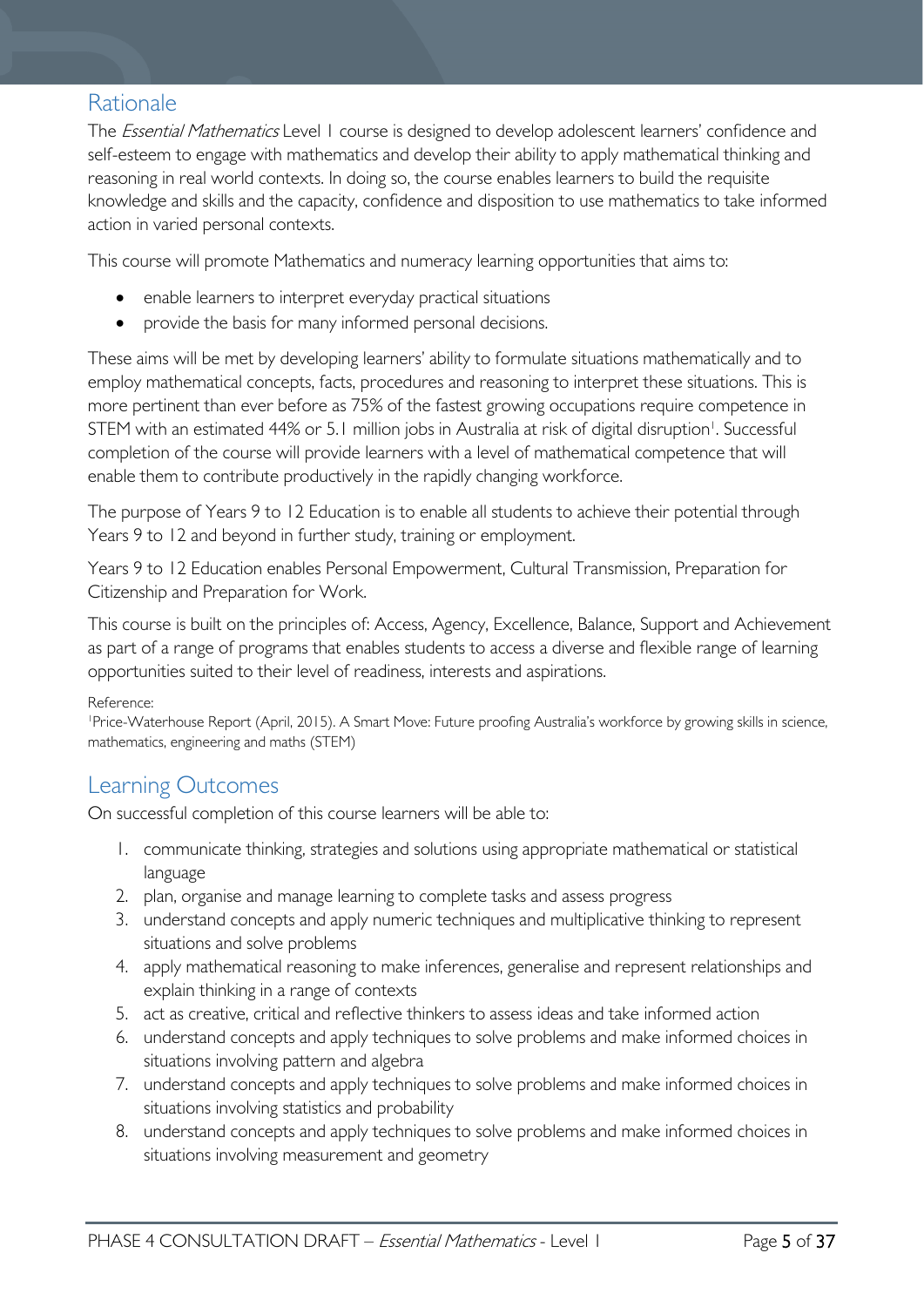## <span id="page-5-0"></span>Integration of General Capabilities and Cross-Curriculum Priorities

The general capabilities addressed specifically in this course are:

Critical and creative thinking  $\epsilon$ Literacy  $\blacksquare$ Numeracy **显** Personal and social capability

The cross-curriculum priorities which may be enabled through this course are:

- Aboriginal and Torres Strait Islander Histories and Cultures  $\mathcal$
- Sustainability  $\triangleleft$

## <span id="page-5-1"></span>Course Description

Essential Mathematics Level 1 is designed to build foundational knowledge of mathematics that enables learners to select and apply problem-solving strategies and mathematical techniques to engage in situations involving:

- number, proportional reasoning, financial mathematics and pattern
- using units of measurement, shape, maps and plans
- everyday chance events, data collection and representation.

Learners will develop their multiplicative thinking and mathematical reasoning by:

- engaging in mathematical discussions
- working on collaborative problem-solving tasks
- sharing strategies and solutions
- providing explanations for their answers.

They will reflect on everyday scenarios involving mathematics and will integrate their prior knowledge, skills, attitudes and values in mathematics to refine and improve their understanding and personal decisions.

### <span id="page-5-2"></span>Pathways

The *Essential Mathematics* Level 1 course enables learning continuity from Year10 Australian Curriculum Mathematics for learners who have attained either a 'D' or 'E' rating or alternatively in earlier years for learners where an agreed Individual Education Plan is in place.

Essential Mathematics Level 1 will provide the fundamental knowledge for learners pursuing further mathematics study in *Essential Mathematics* Level 2A and *Essential Mathematics* Level 2B.

## <span id="page-5-3"></span>Course Requirements

#### Access

This course requires learners to collaborate with others.

#### Resource Requirements

The learning outcomes in this course require learners to have access to specific mathematics manipulatives and concrete materials including counters, dice, spinners, blocks, 3-Dimensional models.

Learners will require access to general calculators in this course. On occasions, computers and the internet will be required to enable learners' access to information and data sources.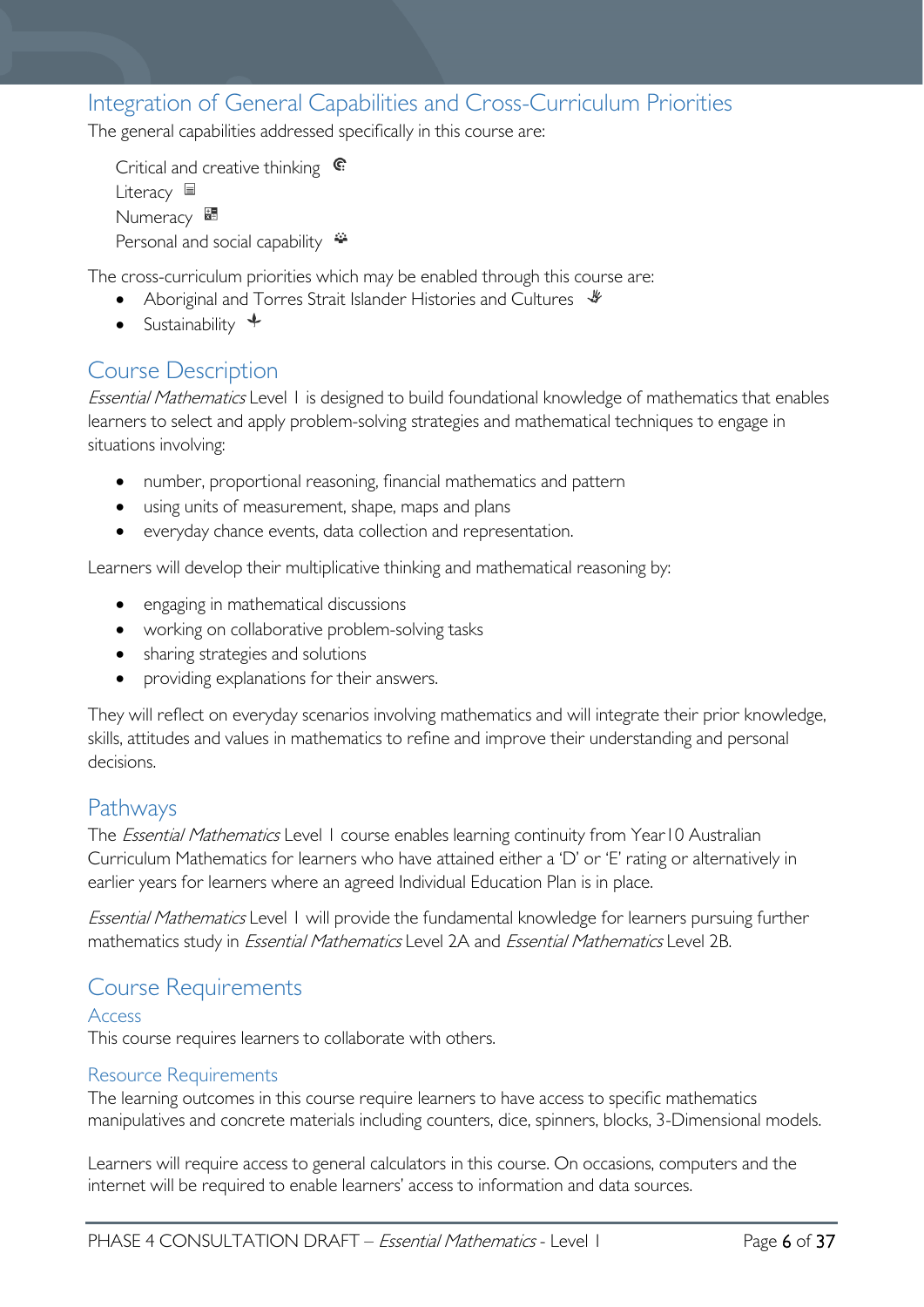## <span id="page-6-0"></span>Course Structure and Delivery

#### <span id="page-6-1"></span>**Structure**

This course consists of three 50-hour modules.

Modules Available

- Module 1: Pattern and algebraic reasoning
- Module 2: Probability and statistical reasoning
- Module 3: Measurement and geometric reasoning

#### <span id="page-6-2"></span>**Delivery**

Module 1 should be delivered first, or concurrently with Module 2 and Module 3 which can be taught in any order.

#### <span id="page-6-3"></span>Module 1 – Pattern and algebraic reasoning

This module contains three topics:

- Number and place value
- Fractions, decimals and percentages
- Algebraic reasoning

'Number and place value' and 'Fractions, decimals and percentages' will enable learners to develop a capacity to work flexibly and efficiently with whole numbers, decimals, common fractions, rates and percentages. In turn this will improve learners' ability to recognise and solve problems involving multiplication and division including direct and indirect proportion. These skills will provide the foundation upon which learners will apply to the remaining course content.

'Algebraic reasoning' will enable learners to develop the capacity to communicate mathematical situations effectively through words, symbolic expressions, written algorithms and other representations. They will explore, describe and extend number patterns, find generalisations in situations involving two variables, identify equivalent expressions and explore equivalence, factors and properties of numbers.

#### <span id="page-6-4"></span>Module 1 Learning Outcomes

On successful completion of this module, learners will be able to:

- 1. communicate thinking, strategies and solutions using appropriate mathematical or statistical language
- 2. plan, organise and manage learning to complete tasks and assess progress
- 3. understand concepts and apply numeric techniques and multiplicative thinking to represent situations and solve problems
- 4. apply mathematical reasoning to make inferences, generalise and represent relationships and explain thinking in a range of contexts
- 5. act as creative, critical and reflective thinkers to assess ideas and take informed action
- <span id="page-6-5"></span>6. understand concepts and apply techniques to solve problems and make informed choices in situations involving pattern and algebra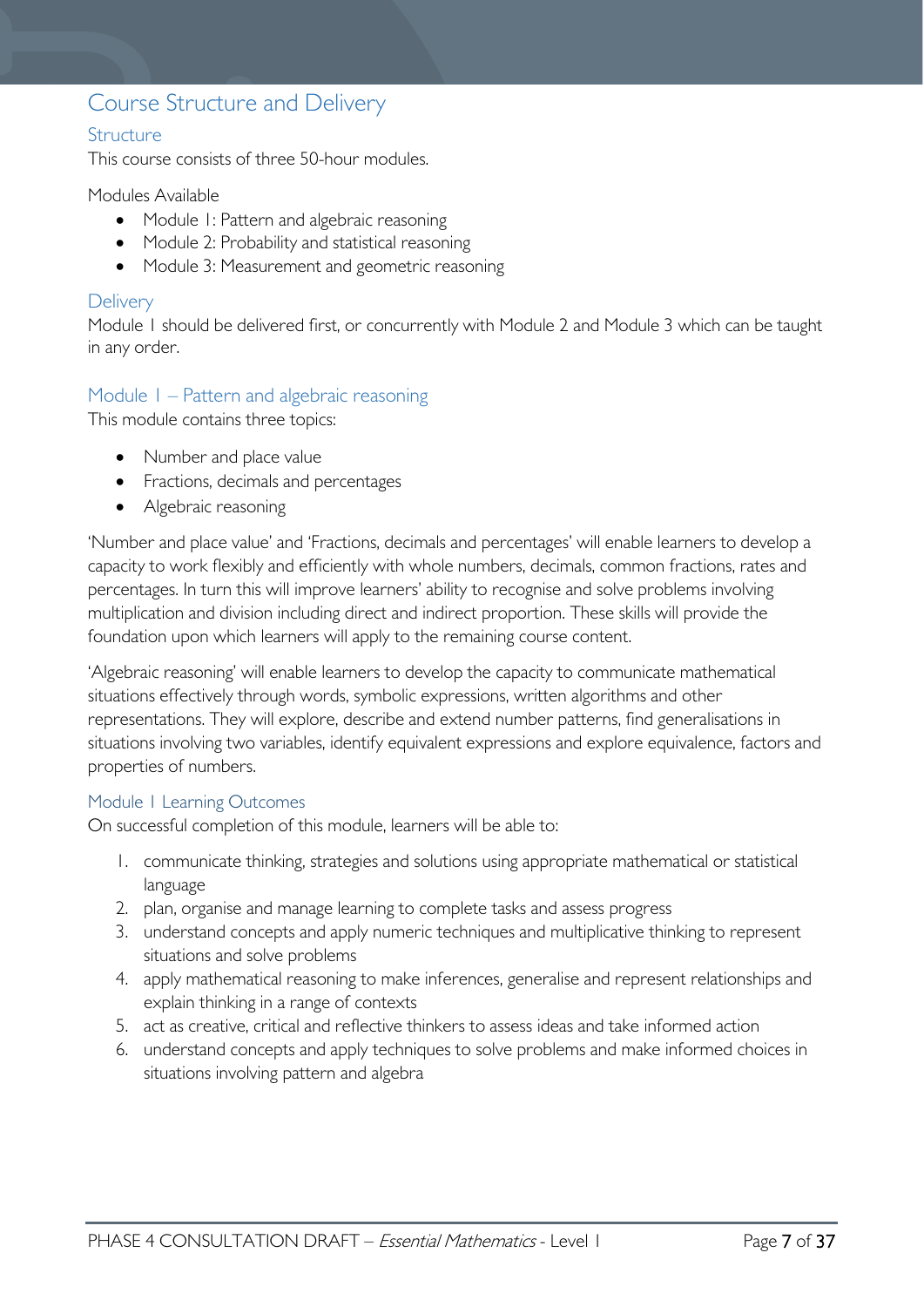#### Module 1 Content

Key knowledge and skills

#### Topic 1. Number and place value:

- Investigate and use the properties of odd and even numbers
- Identify and describe factors and multiples of whole numbers and use them to solve problems
- Solve problems involving multiplication of large numbers by one- or two-digit numbers using efficient mental, written strategies and appropriate digital technologies
- Investigate everyday situations that use integers. Locate and represent these numbers on a number line
- Compare, order, add and subtract integers
- Carry out the four operations with integers, using efficient mental and written strategies and appropriate digital technologies
- Apply place value to partition, rearrange and regroup numbers to at least ten thousand to assist calculations and solve problems
- Make connections between fractions and decimal notation
- Recognise that the place value system can be extended beyond hundredths
- Solve problems involving division by a one-digit number, including those that result in a remainder
- Use estimation and rounding to check the reasonableness of answers to calculations
- Select and apply efficient mental and written strategies and appropriate digital technologies to solve problems involving all four operations with whole numbers eg choose to calculate  $5 \times 12$ rather than  $12 + 12 + 12 + 12 + 12$  to answer the question if I buy 5 cartons of 12 eggs how many eggs do I have?
- Recognise and use the correct order of operations for a multi-step equation, for example:
	- o Complete the division first in the equation  $18 \div 6 2$
- Apply the associative, commutative and distributive laws to aid mental and written computation
- Calculate to make comparisons between items, for example:
	- o Multiply the cost of a 500 gram bag of flour x 4 to compare it to the price of a 2kg bag of flour
- Use a calculator to assist in solving multi-step number problems involving large numbers, for example:
	- $\circ$  A stall at the athletics carnival is selling sausages for \$1.50. If the stall buys six  $\times$  20 packs of sausages for \$12 each and 4 loaves of bread (30 slices) for \$4.50 each, how many sausages would the stall need to sell to start making a profit?

#### Topic 2. Fractions, decimals and percentages:

- Count by quarters, halves and thirds, including with mixed numerals. Locate and represent these fractions on a number line
- Compare fractions with related denominators and locate and represent them on a number line
- Investigate strategies to solve problems involving addition and subtraction of fractions with the same denominator
- Compare fractions using equivalence. Locate and represent positive and negative fractions and mixed numbers on a number line
- Solve problems involving addition and subtraction of fractions, including those with unrelated denominators
- Find a simple fraction of a quantity where the result is a whole number, with and without the use of digital technologies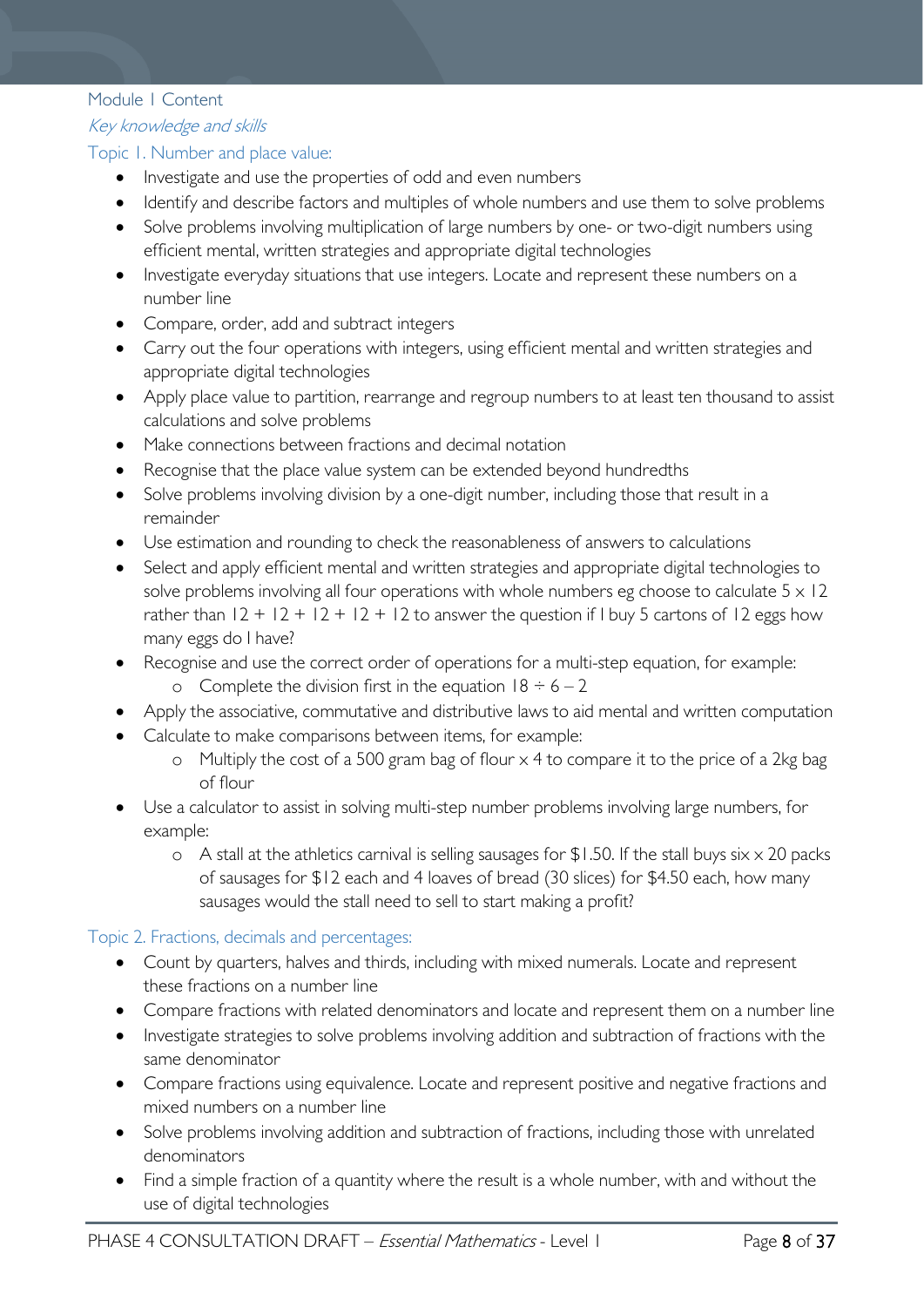- Express one quantity as a fraction of another, with and without the use of digital technologies
- Compare, order and represent decimals
- Investigate terminating and recurring decimals
- Round decimals to a specified number of decimal places
- Multiply and divide decimals by powers of 10
- Connect fractions, decimals and percentages and carry out simple conversions
- Find percentages of quantities and express one quantity as a percentage of another, with and without the use of digital technologies
- Solve problems involving the use of percentages, including percentage increases and decreases, with and without the use of digital technologies
- Estimate costs and change on purchases, for example:
	- o Select appropriate coins and notes to cover the cost of purchases
	- o Use rounding to an appropriate nomination to estimate the amount of change due on purchases for example, large appliances to the nearest \$100, groceries to the nearest dollar or nearest \$10 for bulk items etc
- Solve problems involving purchases and the calculation of change due using a range of strategies, including concrete materials, mental, written and calculator techniques as appropriate
- Interpret the use of percentages in everyday life, for example:
	- o Investigate and calculate percentage discounts of 10%, 25% and 50% on sale items, with and without the use of digital technologies

#### Topic 3. Algebraic reasoning

This topic has two subtopics:

- Rates, ratio and proportion
- Pattern, modelling and equivalence

#### Rates, ratio and proportion:

- Use and apply rates and ratios and their units in familiar situations, for example:
	- o Speed (km/hr), ingredient costs (\$/kg), mixing quantities (1 part: 5 parts)
- Compare familiar rates and ratios, and describe difference using simple language, for example:
	- o Which is faster?
	- Which is a stronger mix of cordial?
- Recognise and describe proportional growth in real terms in familiar situations, for example:
	- o A puppy weighed 2 kg when it was born. At six months its weight had tripled. How much does the puppy weigh?

#### Pattern, modelling and equivalence:

- Explore and describe number patterns resulting from performing multiplication
- Describe, continue and create patterns with familiar fractions, decimals and whole numbers resulting from addition and subtraction
- Solve word problems by using number sentences involving multiplication or division where there is no remainder
- Find unknown quantities in number sentences involving multiplication and division and identify equivalent number sentences involving multiplication and division
- Introduce the concept of symbols as a way of representing numbers using letters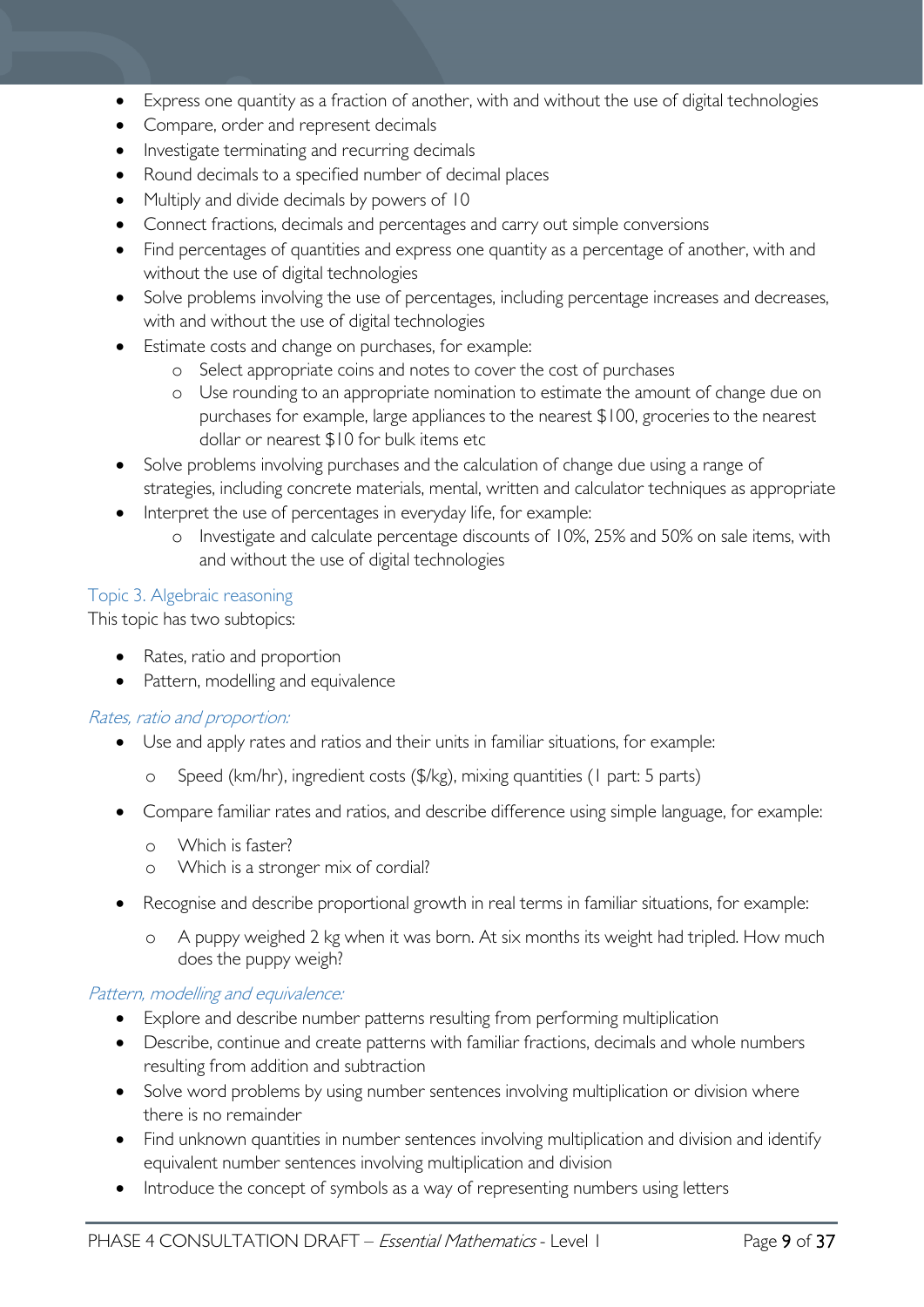- Investigate and use square roots of perfect square numbers
- Model real-life problems using concrete materials and/or diagrams, for example:
	- o Find the number of people that can be seated in a classroom by setting up different configurations of tables and chairs, or by drawing a diagram
- Complete a table of values to describe modelled situations
- Generalise a rule based on modelled real-life problems and use to create solutions, for example:
	- o When configuring the classroom with rectangular tables individually it can seat 2 people on each long end and 1 person on each short end. In this configuration, the number of chairs needed for any number of tables is number of chairs  $=$  number of tables  $\times$  6
	- o When two or more of these tables are joined together at the long end the number of chairs needed = (number of tables  $\times$  2) + 4

#### <span id="page-9-0"></span>Module 1 Work Requirements Summary

The work requirements of a course are processes, products or performances that provide a significant demonstration of achievement that is measurable against the course's standards. Work requirements need not be the sole form of assessment for a module.

This module includes 10 short responses as work requirements.

See Appendix 3 for summary of Work Requirement specifications for this course.

#### <span id="page-9-1"></span>Module 1 Assessment

This module has a focus on criteria 1, 2, 3, 4, 5 and 6.

<span id="page-9-2"></span>Module 2 – Probability and statistical reasoning This module contains two topics:

- Chance
- Data collection, representation and interpretation

'Chance' provides an opportunity for learners to describe the probability of everyday events occurring, to construct and carry out single-step experiments for equiprobable outcomes. Learners will use mathematical reasoning to compare the frequency of outcomes with theoretical probability equating differences to concepts including randomness, variation and distribution.

'Data collection, representation and interpretation' enables learners to select and trial simple data collection processes and to represent, read and interpret information in routine tables, graphs and charts including column graphs, picture graphs, dot plots and stem-and-leaf plots. They will explore the variation between different samples taken from the same population and investigate the effect of individual data values on the mean and median.

#### <span id="page-9-3"></span>Module 2 Learning Outcomes

On successful completion of this course learners will be able to:

- 1. communicate thinking, strategies and solutions using appropriate mathematical or statistical language
- 2. plan, organise and manage learning to complete tasks and assess progress
- 3. understand concepts and apply numeric techniques and multiplicative thinking to represent situations and solve problems
- 4. apply mathematical reasoning to make inferences, generalise and represent relationships and explain thinking in a range of contexts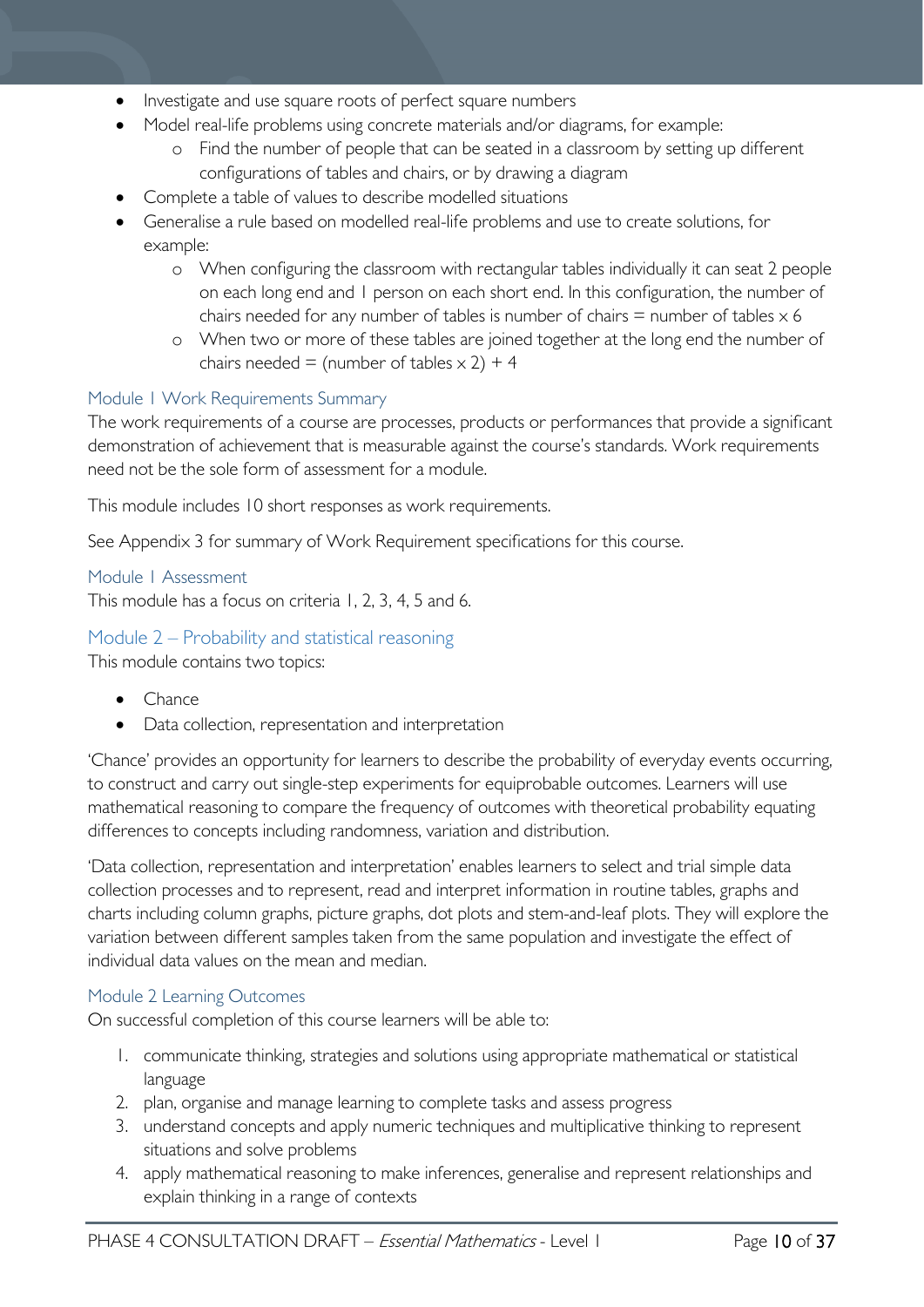- 5. act as creative, critical and reflective thinkers to assess ideas and take informed action
- 7. understand concepts and apply techniques to solve problems and make informed choices in situations involving statistics and probability

#### <span id="page-10-0"></span>Module 2 Content

#### Key knowledge and skills:

Topic 1. Chance:

- Describe possible everyday events and order their chances of occurring
- Identify everyday events where one cannot happen if the other happens
- Identify events where the chance of one will not be affected by the occurrence of the other
- Recognise that probabilities range from 0 (impossible) to 1 (certain)
- Represent probabilities using a range of notations, for example:
	- o Words
	- o Fractions
	- o Ratios
	- o Percentages
- List outcomes of chance experiments involving equally likely outcomes and represent probabilities of those outcomes using fractions
- Construct sample spaces for single-step experiments with equally likely outcomes
- Describe probabilities using fractions, decimals and percentages
- Assign probabilities to the outcomes of events and determine probabilities for events
- Conduct chance experiments with both small and large numbers of trials using appropriate digital technologies
- Identify possible reasons for variations and distribution of outcomes in trials
- Compare the likelihood of events based on their numerical probability
- Compare observed frequencies across experiments with expected frequencies
- Draw conclusions or make predictions from the results of probability experiments

#### Topic 2. Data collection, representation and interpretation:

- Select and trial methods for data collection, including survey questions and recording sheets
- Pose questions and collect categorical or numerical data by observation or survey
- Identify the key features of graphs and data displays, including heading, scale, key, axes and labels
- Construct simple graphs, from given or collected data using provided scales and axes with gradations of 1s, 5s, 10s or 100s, including column graphs and dot plots
- Construct tables, and picture graphs where one picture can represent many data values
- Construct frequency tables and make calculations related to these, for example: o Calculate the total for each column
- Construct and compare a range of data displays including stem-and-leaf plots and dot plots
- Interpret and compare a range of data displays, including side-by-side column graphs for two categorical variables
- Assess the accuracy and fairness of a graph, for example:
	- o Check it has all the necessary key features
	- o Check if it has any misleading information
- Recognise that the terms 'mean' and 'average' describe the same concept in everyday use, for example:
	- o Cricket batting or bowling averages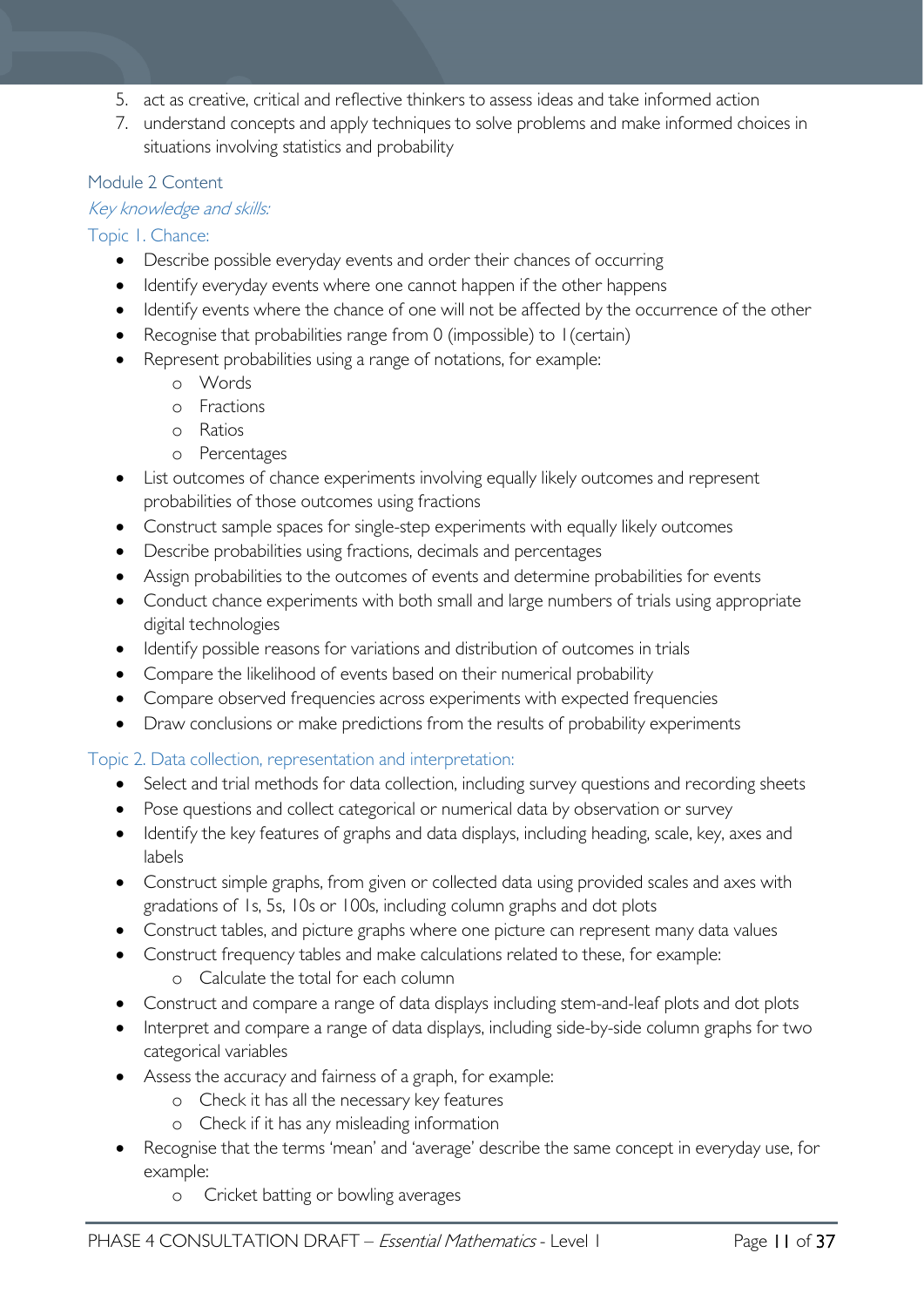- Calculate mean, median, mode and range for sets of simple data. Interpret these statistics in the context of data
- Describe and interpret data displays using median, mean and range
- Identify variability and randomness in experimental data eg a 6-sided die is rolled 30 times (expected results 5 rolls of each number versus actual results)
- Identify and describe variability or randomness in data displays

#### <span id="page-11-0"></span>Module 2 Work Requirements Summary

The work requirements of a course are processes, products or performances that provide a significant demonstration of achievement that is measurable against the course's standards. Work requirements need not be the sole form of assessment for a module.

This module includes one (1) project as work requirements.

See Appendix 3 for summary of Work Requirement specifications for this course.

#### <span id="page-11-1"></span>Module 2 Assessment

This module has a focus on criteria 1, 2, 3, 4, 5 and 7.

#### <span id="page-11-2"></span>Module 3 – Measurement and geometric reasoning

This module contains three topics:

- Using units of measurement
- Shapes, maps and plans
- Geometric reasoning

'Using units of measurement' enables learners to perform measurements using scaled instruments, connect decimal representations to the metric system and name, convert and use appropriate units of measure. They will estimate, calculate and solve problems involving length, area, volume and capacity, temperature and time.

'Shapes, maps and plans' will enable learners to develop their knowledge of 2-Dimensional shapes and 3-Dimensional objects. They will utilise this knowledge of the attributes and properties of shapes to construct, compare, draw and describe objects. Learners will use the features of routine maps, plans and timetables to read and interpret information, describe locations and routes and calculate distances or travel time.

'Geometric reasoning' will enable learners to describe translations, reflections and rotations of shapes, identify line and rotational symmetry and create symmetrical patterns and pictures. Learners will measure, construct and classify angles and use their properties to classify triangles, describe quadrilaterals and investigate relationships between angles.

#### <span id="page-11-3"></span>Module 3 Learning Outcomes

On successful completion of this course learners will be able to:

- 1. communicate thinking, strategies and solutions using appropriate mathematical or statistical language
- 2. plan, organise and manage learning to complete tasks and assess progress
- 3. understand concepts and apply numeric techniques and multiplicative thinking to represent situations and solve problems
- 4. apply mathematical reasoning to make inferences, generalise and represent relationships and explain thinking in a range of contexts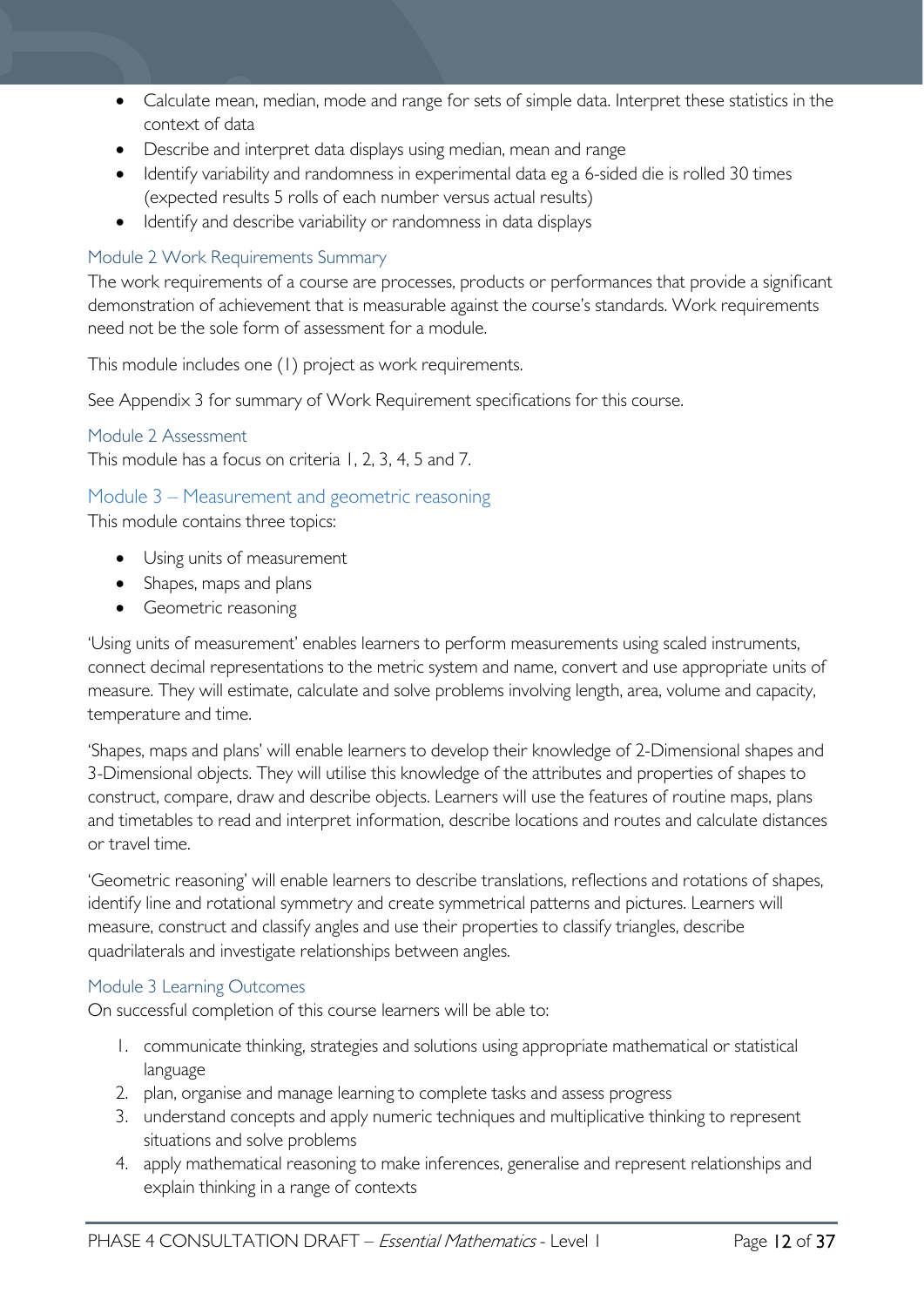- 5. act as creative, critical and reflective thinkers to assess ideas and take informed action
- 8. understand concepts and apply techniques to solve problems and make informed choices in situations involving measurement and geometry

#### <span id="page-12-0"></span>Module 3 Content

#### Key knowledge and skills:

#### Topic 1. Using units of measurement:

- Estimate and compare lengths, masses and capacities, for example:
	- o Decide if the food in one container will fit into another container of a different shape
	- o The different masses of items to be packed into hand luggage and suitcases so that maximum limits are not exceeded
- Use scaled instruments to measure and compare lengths, masses, capacities, time and temperatures
- Use comparative language that relates to length, time, temperature, mass, capacity and volume
- Calculate perimeters by adding given side lengths from diagrammatic representations of shapes
- Solve problems involving perimeter, for example:
	- o Calculate how much barricade tape is required to cordon off the cricket pitch area of the school oval
- Calculate the perimeter and area of rectangles and triangles using familiar metric units
- Connect decimal representations to the metric system
- Recognise and use metric units of length, area, volume, capacity and mass, and their abbreviations
- Convert between common metric units of length, mass and capacity
- Recognise the unit °Celsius and its abbreviation °C
- Solve problems involving the comparison of lengths and areas using appropriate units
- Investigate the relationship between mass, volume and capacity and their units of measurement
	- o Discover and apply the fact that 1 L of water weighs 1 kg
	- o Discover and use the fact that  $| \text{ mL of water} |$  equivalent to  $| \text{ cm}^3$
	- o Recognise that large objects can be very light, while smaller objects can be very heavy
- Tells time using analogue and digital clocks using a 12-hour time system
- Interpret calendars and calculate days between dates
- Use 'am' and 'pm' notation and solve simple time problems
- Convert between units of time
- Compare 12- and 24-hour time systems and convert between them

#### Topic 2. Shapes, maps and plans:

- Compare the areas of regular and irregular shapes by informal means
- Compare and describe two-dimensional shapes that result from combining and splitting common shapes, with and without the use of digital technologies
- Connect three-dimensional objects with their nets and other two-dimensional representations
- Construct simple prisms and pyramids
- Draw different views of prisms and solids formed from combinations of prisms
- Solve problems involving two-dimensional shapes and three-dimensional objects, for example:
	- o Construct a two-dimensional net that will produce a three-dimensional package of 6 golf balls
	- o Position net templates on an A3 card to use the card as sustainably as possible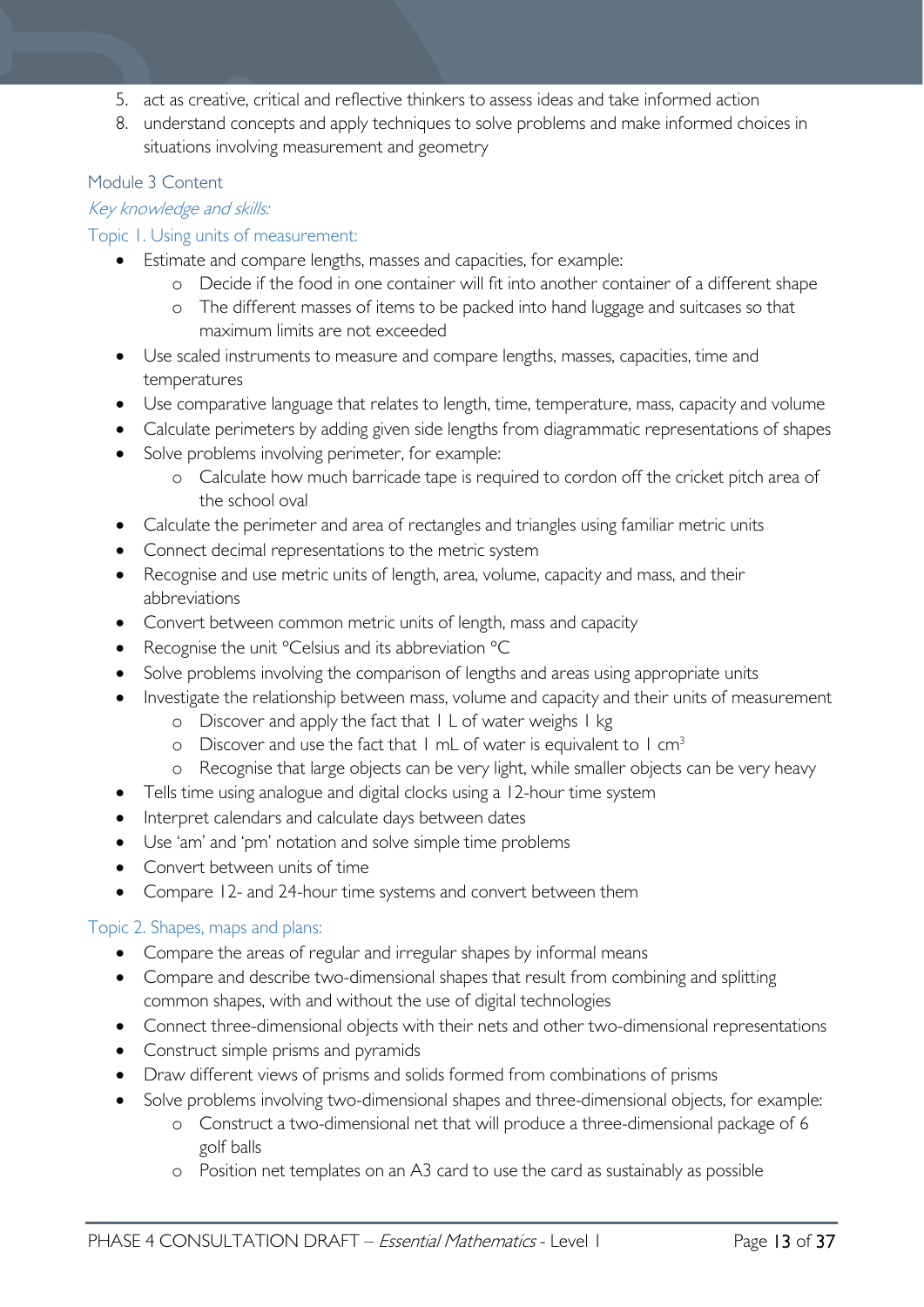- Use simple scales, legends and directions to locate positions or gather information contained in basic maps
- Use a simple grid reference system to describe locations. Describe routes using landmarks and directional language
- Use the Cartesian coordinate system:
	- o Initially using the top right quadrant
	- o Introducing the bottom right quadrant in situations such as above and below sea level
	- o Introducing the top left quadrant in situations involving movement either side of a fixed origin
- Create simple maps, for example:
	- o Sketch a map to show how to get from one location to another
- Solve problems involving maps, for example:
	- o Identify or calculate travel time and distance between two places using given information
	- o Determine estimated time of arrival based on given distance and other parameters based on experience (such as traffic at time of travel, reliability of public transport etc)
- Use plans to locate positions or gather information, for example:
	- o Interpret a site plan of a local market
	- o Use a plan of a stadium to find their allocated seat
- Construct simple plans, for example:
	- o Complete a floor plan of their home or a shopping centre
- Investigate travel times using digital technology, for example:
	- o Public transport planning websites or apps
- Use and interpret time to plan travel, for example:
	- o Use calendars to consider travel dates
	- o Identify the typical features of each season and use this to make decisions about recreation activities and clothing required
- Read and interpret timetables in a range of formats and contexts, for example:
	- o Everyday timetables, such as school, cinema, local fitness centre, TV guide
	- o Travel timetables, such as bus, ferry, flight
	- o Event timetables, such as a sporting competition or a festival program
- Solve everyday problems involving time, for example:
	- o Is there enough time to walk to the cinema before the movie starts?
	- o Identify what time to leave home to arrive somewhere by a given time if getting a lift or travelling on public transport

#### Topic 3. Geometric reasoning:

- Estimate, measure and compare angles using degrees. Construct angles using a protractor
- Compare angles and classify them by name according to angle size (acute, obtuse, right, straight, reflex and rotation)
- Classify triangles according to their side and angle properties
- Investigate angles on a straight line, angles at a point and vertically opposite angles. Use results to find unknown angles
- Demonstrate that the angle sum of a triangle is 180° and use this to find the angle sum of a quadrilateral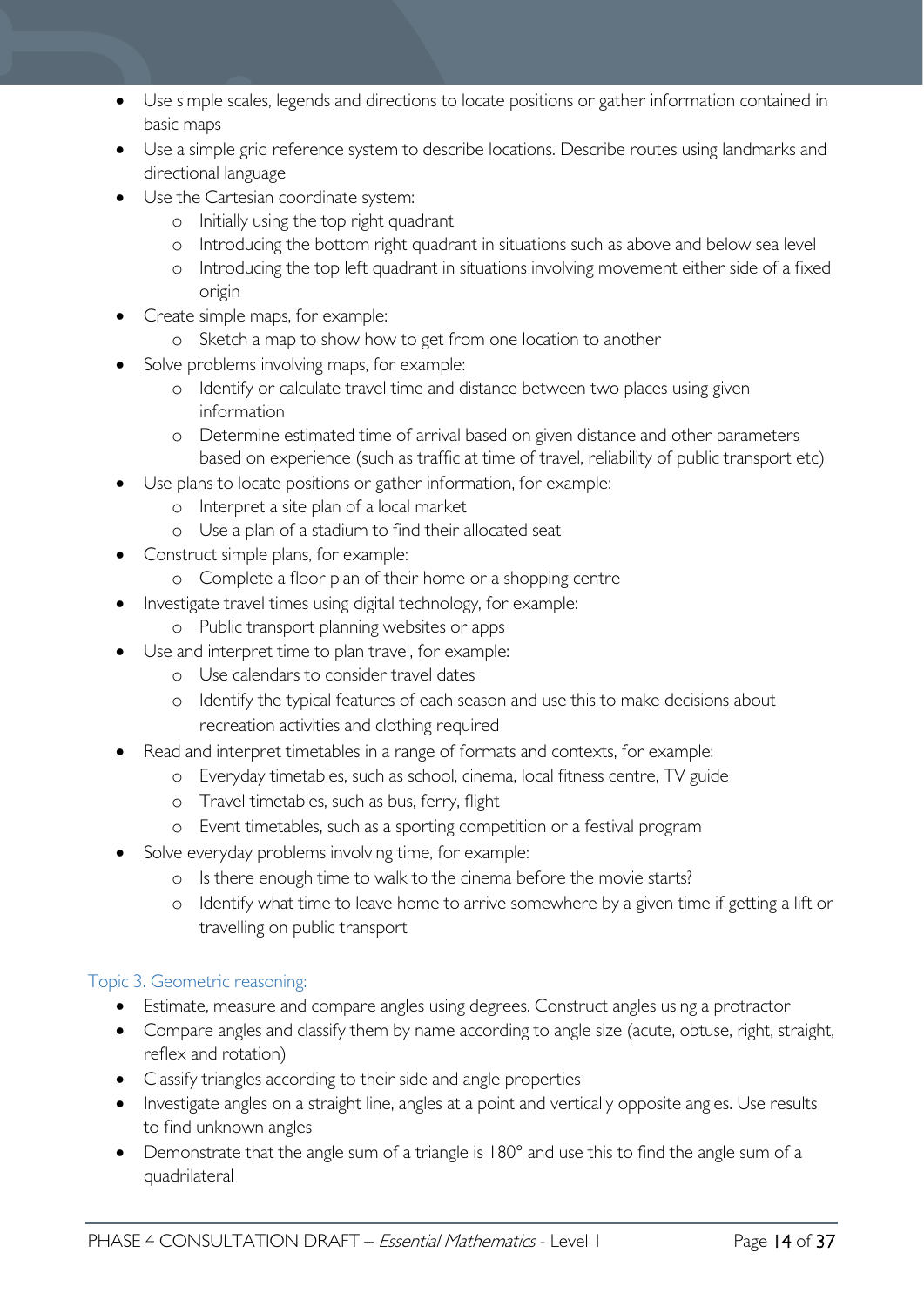- Describe translations, reflections and rotations of two-dimensional shapes. Identify line and rotational symmetries
- Create symmetrical patterns, pictures and shapes

#### <span id="page-14-0"></span>Module 3 Work Requirements Summary

The work requirements of a course are processes, products or performances that provide a significant demonstration of achievement that is measurable against the course's standards. Work requirements need not be the sole form of assessment for a module.

This module includes 10 short responses as work requirements.

See Appendix 3 for summary of Work Requirement specifications for this course.

#### <span id="page-14-1"></span>Module 3 Assessment

This module has a focus on criteria 1, 2, 3, 4, 5 and 8.

#### <span id="page-14-2"></span>Assessment

Criterion-based assessment is a form of outcomes assessment that identifies the extent of learner achievement at an appropriate end-point of study. Although assessment – as part of the learning program – is continuous, much of it is formative, and is done to help learners identify what they need to do to attain the maximum benefit from their study of the course. Therefore, assessment for summative reporting to TASC will focus on what both teacher and learner understand to reflect endpoint achievement.

The standard of achievement each learner attains on each criterion is recorded as a rating 'A', 'B', or 'C', according to the outcomes specified in the standards section of the course.

A 't' notation must be used where a learner demonstrates any achievement against a criterion less than the standard specified for the 'C' rating.

A 'z' notation is to be used where a learner provides no evidence of achievement at all.

Internal assessment of all criteria will be made by the provider. Providers will report the learner's rating for each criterion to TASC.

#### <span id="page-14-3"></span>Criteria

|                   | Module I    | Module 2    | Module 3    |
|-------------------|-------------|-------------|-------------|
| Criteria Assessed | 1,2,3,4,5,6 | 1,2,3,4,5,7 | 1,2,3,4,5,8 |

The assessment for *Essential Mathematics* Level 1 will be based on the degree to which the learner can:

- 1. interpret and communicate mathematical information and ideas and apply mathematical conventions in a range of contexts
- 2. manage and take responsibility for learning and assess mathematical development
- 3. interpret concepts and apply numeric techniques and multiplicative thinking to represent realworld situations and solve problems
- 4. apply mathematical reasoning to make inferences, generalise and represent relationships and explain thinking in a range of contexts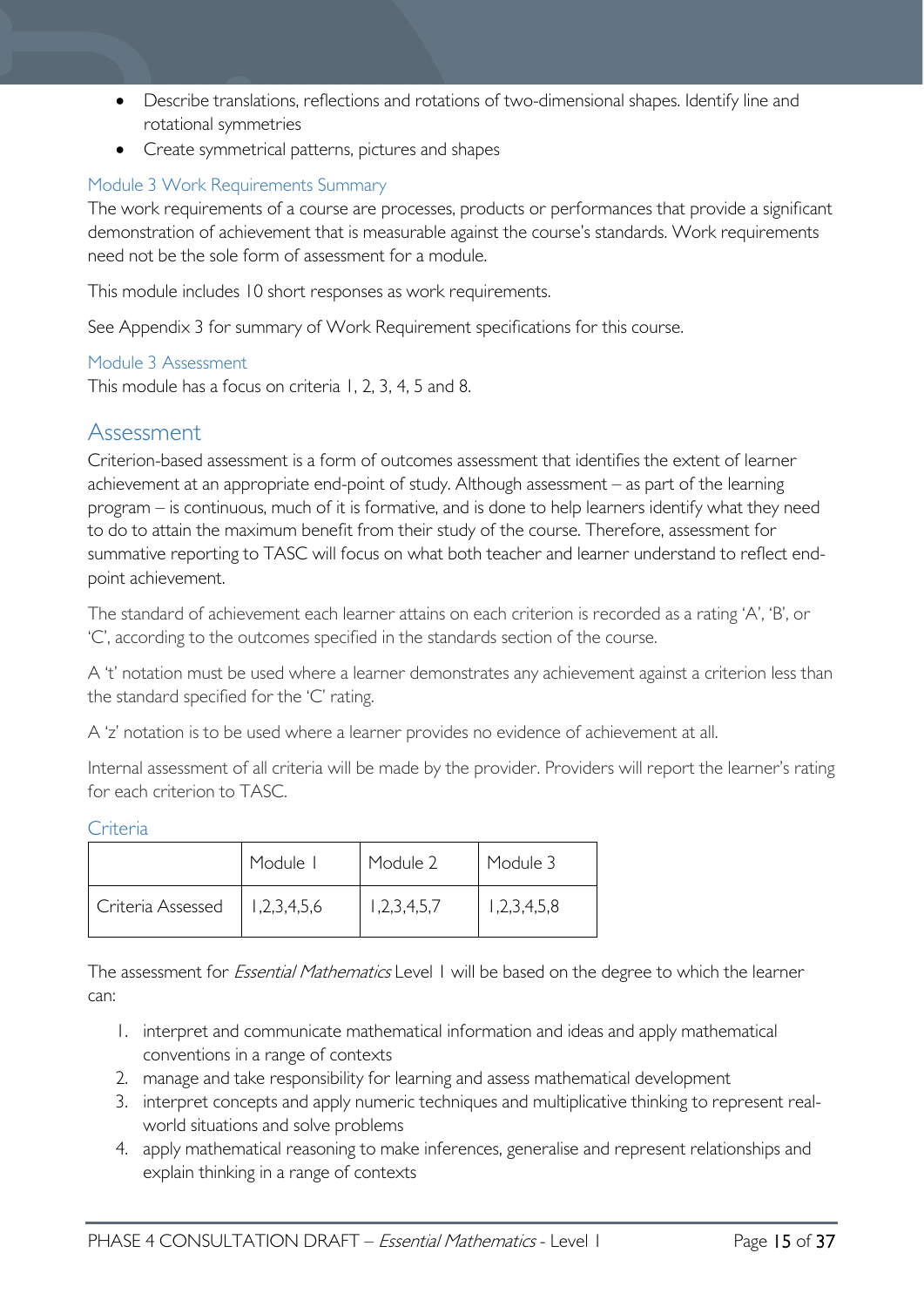- 5. create, apply and reflect on mathematical strategies to solve problems, refine personal decisions and take informed action
- 6. interpret concepts and apply mathematical techniques to solve and make informed choices in situations involving pattern and algebra
- 7. interpret concepts and apply mathematical techniques to solve problems and make informed choices in situations involving probability and statistics
- 8. interpret concepts and apply mathematical techniques to solve problems and make informed choices in situations involving measurement and geometry

#### <span id="page-15-0"></span>**Standards**

Criterion 1: interpret and communicate mathematical information and ideas and apply mathematical conventions in a range of contexts

| <b>Standard Element</b>                       | Rating C                                                                                                                | <b>Rating B</b>                                                                                                                      | <b>Rating A</b>                                                                                                                                              |
|-----------------------------------------------|-------------------------------------------------------------------------------------------------------------------------|--------------------------------------------------------------------------------------------------------------------------------------|--------------------------------------------------------------------------------------------------------------------------------------------------------------|
| $EI -$ interprets<br>information              | interprets mathematical<br>information and ideas in<br>routine texts in familiar<br>and personally relevant<br>contexts | interprets and sequences<br>mathematical<br>information and ideas in<br>routine texts in familiar<br>contexts                        | interprets, sequences<br>and abstracts embedded<br>mathematical<br>information and ideas<br>from routine texts in<br>familiar contexts                       |
| $E2 -$ describe<br>mathematical<br>situations | recalls and uses some<br>mathematical facts, rules<br>and definitions to<br>describe mathematical<br>situations         | selects, recalls and uses<br>some mathematical facts,<br>rules and definitions to<br>describe mathematical<br>situations             | consistently selects,<br>recalls and uses<br>mathematical facts, rules,<br>definitions and<br>procedures correctly to<br>describe mathematical<br>situations |
| $E3 - uses$<br>conventions                    | uses a combination of<br>formal and informal<br>mathematical<br>conventions and informal<br>symbolism                   | uses formal mathematical<br>conventions, including<br>formal symbolic<br>expressions and rules<br>appropriately on most<br>occasions | uses mathematical<br>conventions and systems<br>including formal symbolic<br>expressions accurately<br>and purposefully                                      |
| E4 - expresses<br>ideas                       | selects and uses language<br>to express ideas and<br>recalls the ideas of<br>others                                     | selects, uses and refines<br>language to respond to<br>multiple ideas                                                                | purposefully selects, uses<br>and refines language to<br>effectively respond to<br>multiple ideas                                                            |
| $E5 - identifies$<br>solutions                | presents work with the<br>final answer apparent.                                                                        | presents work with the<br>final answer clearly<br>identified.                                                                        | presents work with the<br>final answer clearly<br>identified and articulated<br>in terms of the question<br>where necessary.                                 |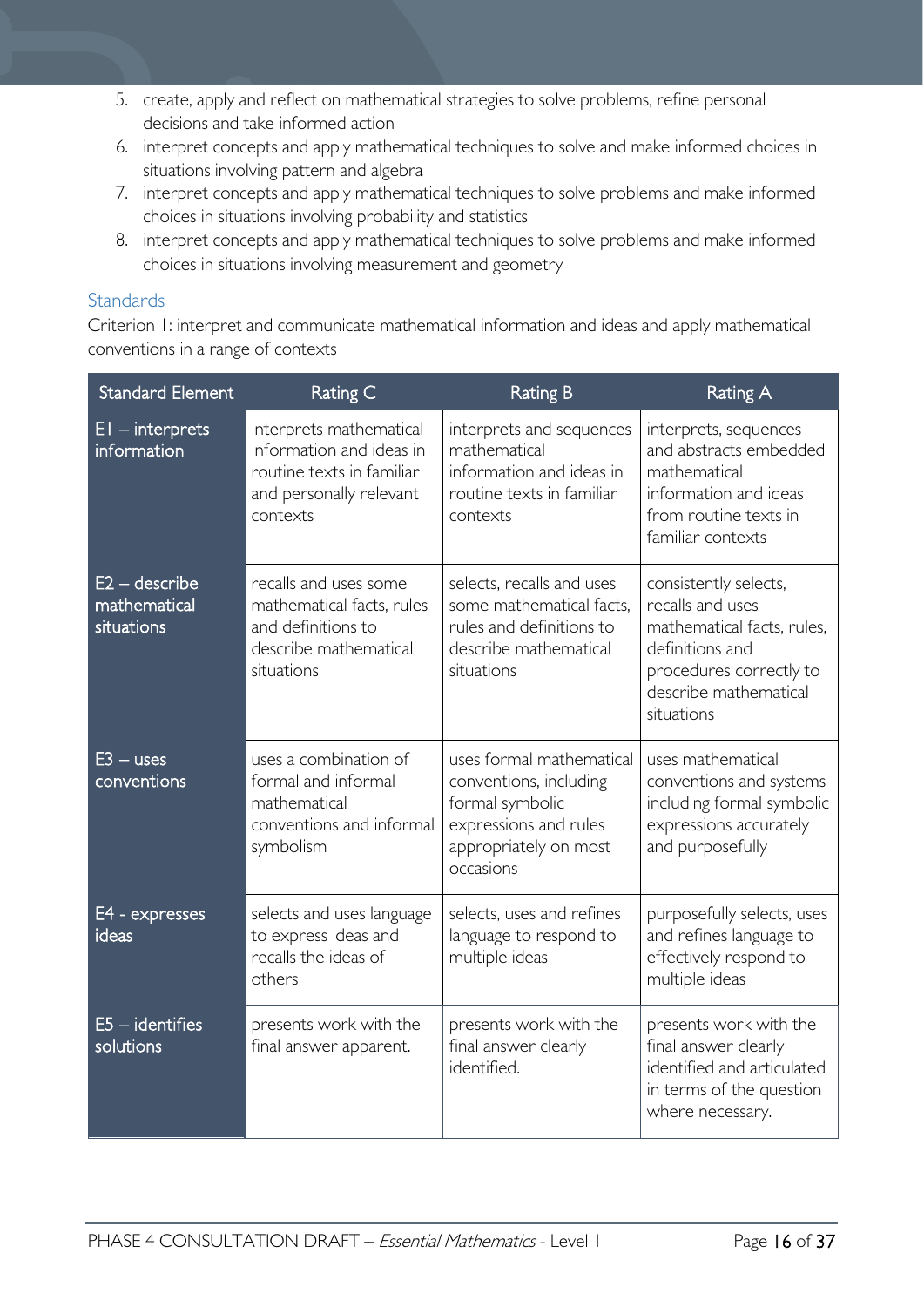Criterion 2: manage and take responsibility for learning and assess mathematical development

| Standard Element                    | Rating C                                                                                                           | <b>Rating B</b>                                                                                            | <b>Rating A</b>                                                                                                                                        |
|-------------------------------------|--------------------------------------------------------------------------------------------------------------------|------------------------------------------------------------------------------------------------------------|--------------------------------------------------------------------------------------------------------------------------------------------------------|
| $EI - self$<br>awareness            | identifies some learning<br>strengths and<br>weaknesses with<br>support <sup>†</sup>                               | identifies personal traits<br>that promote and inhibit<br>learning performance<br>and understanding        | recognises own learning<br>strengths and<br>weaknesses and<br>establishes processes to<br>plan, monitor and assess<br>understanding and<br>performance |
| $E2 - time$<br>management           | identifies a goal with<br>support <sup>†</sup> for individual<br>learning activities, and<br>recalls when prompted | sets goals and timelines<br>and assesses progress<br>with support <sup>†</sup>                             | sets goals and timelines<br>and assesses progress                                                                                                      |
| $E3$ – planning and<br>organisation | follows given planning<br>strategies to complete<br>set tasks with support <sup>†</sup>                            | organises and plans with<br>support <sup>†</sup> in order<br>to manage resources and<br>complete set tasks | displays organisational,<br>planning and self-<br>management skills to<br>manage resources and<br>consistently complete<br>tasks                       |
| E4 - collaboration                  | identifies tasks to be<br>completed in individual<br>and collaborative<br>activities with support <sup>†</sup>     | identifies tasks to be<br>completed in individual<br>and collaborative<br>activities                       | performs tasks as<br>directed to contribute to<br>the completion of<br>individual and<br>collaborative activities                                      |
| $E5 - self$<br>monitoring           | identifies own<br>contribution in<br>collaborative activities.                                                     | describes own<br>contribution in<br>collaborative activities.                                              | describes how own<br>contributions assisted in<br>the completion of<br>collaborative activities.                                                       |

† support in this course refers to allowing the student to work alongside a teacher / mentor / aide. This person will differentiate the level of support required to support the student, for example: prompt the student to identify planning strategies, recall their input to a group task, identify a goal on a learning activity.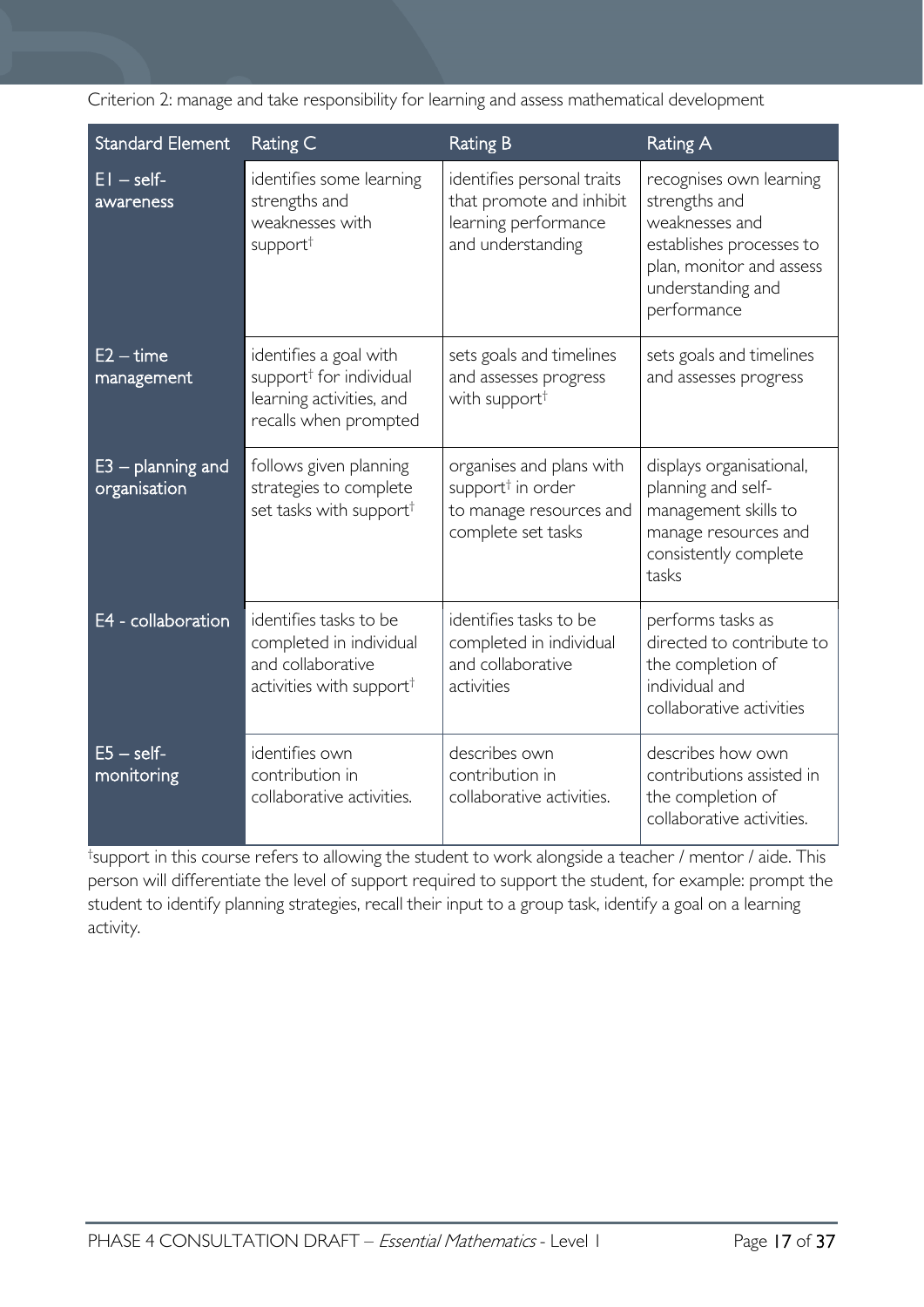Criterion 3: interpret concepts and apply numeric techniques and multiplicative thinking to represent real-world situations and solve problems

| <b>Standard Element</b>                      | Rating C                                                                                                                                                                                    | Rating B                                                                                                                                                                                                  | <b>Rating A</b>                                                                                                                                                                                                            |
|----------------------------------------------|---------------------------------------------------------------------------------------------------------------------------------------------------------------------------------------------|-----------------------------------------------------------------------------------------------------------------------------------------------------------------------------------------------------------|----------------------------------------------------------------------------------------------------------------------------------------------------------------------------------------------------------------------------|
| $EI - uses$<br>properties of<br>numbers      | identifies odd and even<br>numbers and explains if<br>an integer is divisible by<br>two with or without<br>remainder and can find<br>multiples as an<br>application of repeated<br>addition | identifies factors of<br>whole numbers up to<br>100 using divisibility of<br>the number by $2, 3, 4, 5$<br>and 10 and multiples<br>using mental and written<br>computation strategies<br>including arrays | identifies all factors of<br>whole numbers up to<br>100 using divisibility rules<br>and solves problems<br>involving multiples using<br>efficient mental, written<br>strategies and<br>appropriate digital<br>technologies |
| $E2$ – applies order<br>of operations        | applies order of<br>operations to solve<br>calculations involving<br>whole numbers                                                                                                          | applies order of<br>operations to solve<br>multi-step calculations<br>involving whole numbers,<br>routine fractions.<br>decimals and percentages                                                          | applies order of<br>operations to solve<br>multi-step calculations<br>involving integers,<br>fractions, decimals and<br>percentages and flexibly<br>uses equivalent forms                                                  |
| $E3 - uses$<br>equivalent<br>representations | orders whole numbers,<br>routine fractions,<br>decimals and percentages                                                                                                                     | compares and orders<br>whole numbers, routine<br>fractions, decimals and<br>percentages, and<br>converts between<br>different forms                                                                       | flexibly uses equivalent<br>representations of<br>numbers to solve<br>problems in context                                                                                                                                  |
| $E4$ – applies place<br>value                | makes, compares, orders,<br>sequences and counts<br>forwards and backwards<br>in place-value parts,<br>numbers involving<br>decimal fractions of<br>tenths and hundredths.                  | applies place value to<br>partition, rearrange,<br>regroup and rename<br>numbers to at least<br>10000 and decimal<br>fractions to tenths.                                                                 | applies place value to<br>partition, rearrange,<br>regroup and rename<br>numbers to at least<br>10000 and decimal<br>fractions to hundredths<br>including situations<br>involving money.                                   |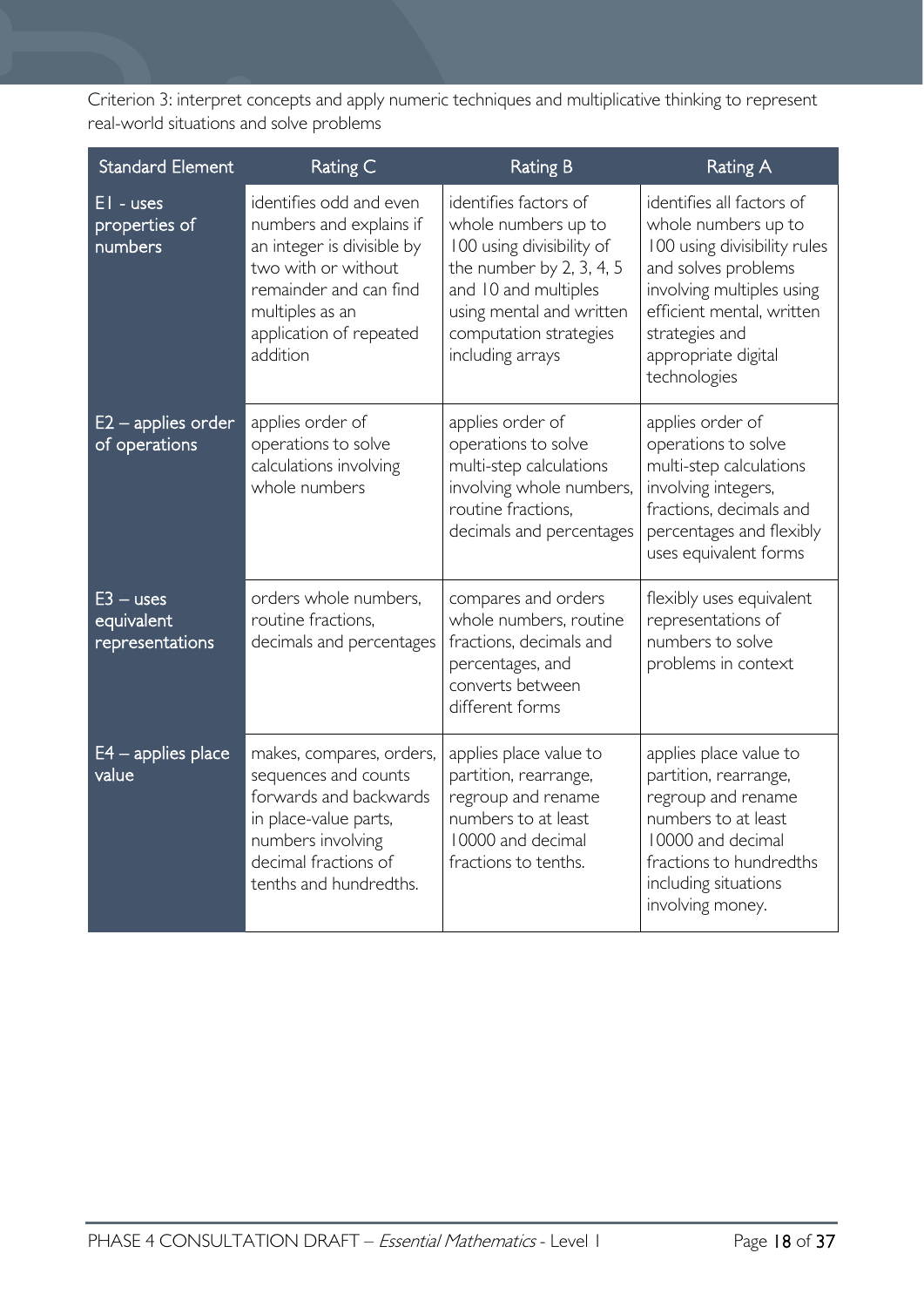Criterion 4: apply mathematical reasoning to make inferences, generalise and represent relationships and explain thinking in a range of contexts

| <b>Standard Element</b>                                         | Rating C                                                                                               | <b>Rating B</b>                                                                                                     | Rating A                                                                                               |
|-----------------------------------------------------------------|--------------------------------------------------------------------------------------------------------|---------------------------------------------------------------------------------------------------------------------|--------------------------------------------------------------------------------------------------------|
| $E1 - makes$<br>inferences                                      | makes observations and<br>responds to patterns or<br>data sets                                         | makes inferences that<br>may be able to be tested<br>mathematically                                                 | makes informed<br>inferences that can be<br>tested mathematically                                      |
| $E2 -$ generalises<br>relationships                             | identifies and describes<br>simple arithmetic<br>relationships that can be<br>generalised using a rule | explores and makes<br>predictions about<br>patterns and identifies<br>generalisations based on<br>known information | explains generalisations<br>by telling number stories<br>in words, with materials<br>and using symbols |
| $E3 - explains$<br>thinking about<br>mathematical<br>techniques | identifies the<br>mathematical techniques<br>used in calculations.                                     | describes and explains<br>how the mathematical<br>techniques were used.                                             | explains why the<br>mathematical techniques<br>used were appropriate<br>for the context.               |

Criterion 5: create, apply and reflect on mathematical strategies to solve problems, refine personal decisions and take informed action

| <b>Standard Element</b>                               | Rating C                                                                                  | <b>Rating B</b>                                                                                                                                                 | <b>Rating A</b>                                                                                                                           |
|-------------------------------------------------------|-------------------------------------------------------------------------------------------|-----------------------------------------------------------------------------------------------------------------------------------------------------------------|-------------------------------------------------------------------------------------------------------------------------------------------|
| $EI - creates$<br>mathematical<br>strategies          | with support, generates<br>ideas and approaches to<br>solve problems                      | generates ideas and<br>approaches to solve<br>problems                                                                                                          | generates ideas and<br>refines chosen<br>approaches to solve<br>problems                                                                  |
| $E2$ – reflects and<br><b>builds</b><br>understanding | uses reflective thinking<br>strategies to recall what<br>they know from prior<br>learning | uses reflective thinking<br>strategies to recall what<br>they learned in a<br>mathematical situation                                                            | uses reflective thinking<br>strategies to describe<br>their own understanding<br>of a situation in<br>mathematical terms                  |
| $E3$ – checks<br>solutions                            | uses a given method of<br>solution and checks<br>solution against given<br>answer         | chooses and applies an<br>appropriate method of<br>solution from a limited<br>range of mathematical<br>processes and checks<br>outcomes using a given<br>method | selects and applies<br>mathematical and<br>problem-solving<br>strategies purposefully<br>and checks outcomes<br>using alternative methods |
| $E4$ – refines<br>personal thinking                   | identifies when their<br>thinking has changed                                             | describes how their<br>thinking has changed                                                                                                                     | explains why their<br>thinking has changed<br>over time                                                                                   |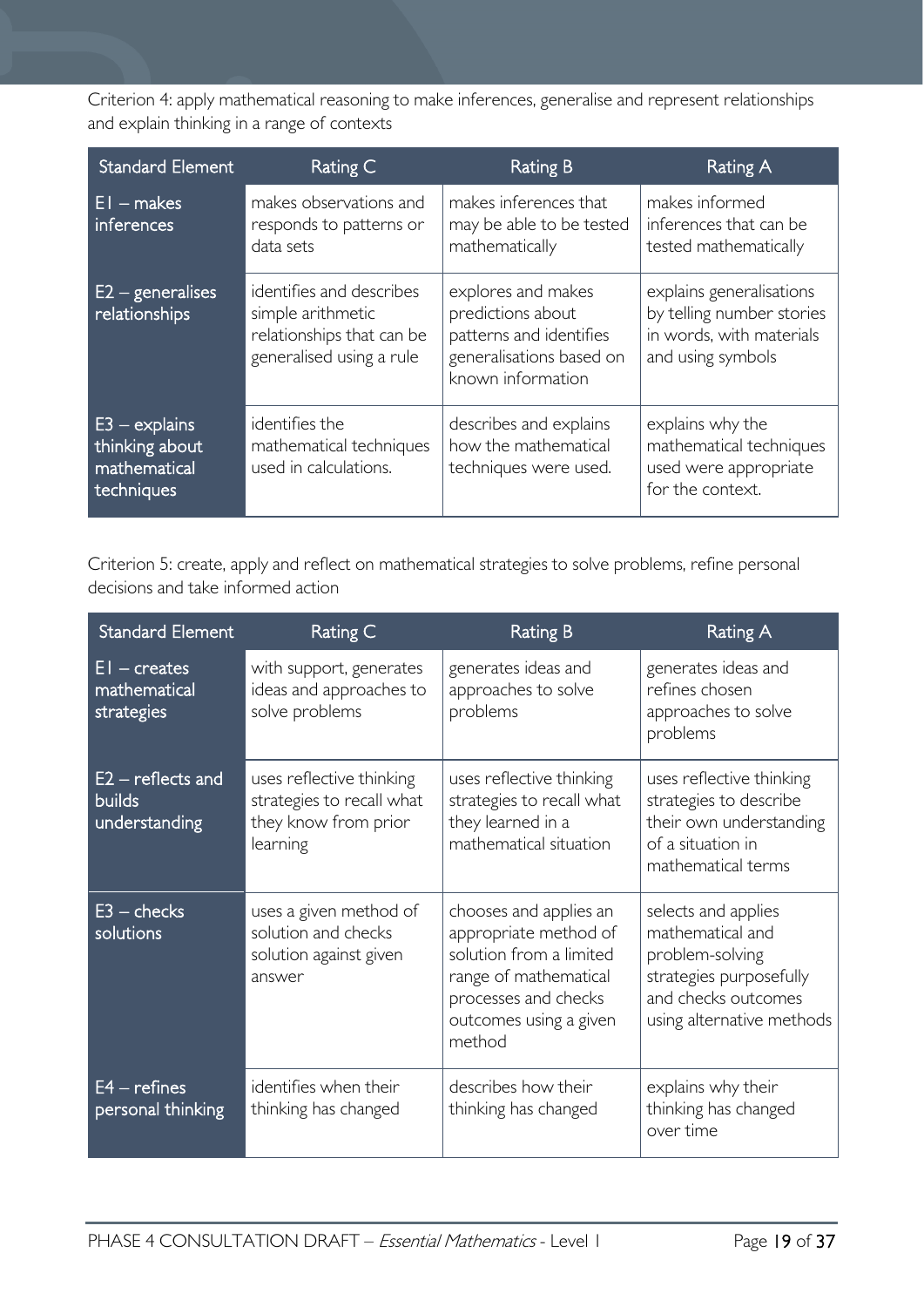| <b>Standard Element</b>                      | Rating C                                                       | Rating B                                      | <b>Rating A</b>                                       |
|----------------------------------------------|----------------------------------------------------------------|-----------------------------------------------|-------------------------------------------------------|
| $E5 -$ plans and<br>takes informed<br>action | with support, plans and<br>takes action in a given<br>context. | plans and takes action in<br>a given context. | plans and takes informed<br>action in given contexts. |

Criterion 6: interpret concepts and apply mathematical techniques to solve and make informed choices in situations involving pattern and algebra

| Standard Element               | Rating C                                                                                                                                               | <b>Rating B</b>                                                                                                                                                                                        | Rating A                                                                                                                                                              |
|--------------------------------|--------------------------------------------------------------------------------------------------------------------------------------------------------|--------------------------------------------------------------------------------------------------------------------------------------------------------------------------------------------------------|-----------------------------------------------------------------------------------------------------------------------------------------------------------------------|
| $EI - explores$<br>patterns    | explores and describes<br>number patterns<br>resulting from<br>performing addition or<br>multiplication using<br>whole numbers or<br>routine fractions | describes, continues and<br>creates patterns with<br>fractions, decimals and<br>whole numbers using any<br>of the four standard<br>operations <sup>†</sup>                                             | solves word problems by<br>creating number<br>sentences and<br>interpreting pattern using<br>any of the four standard<br>operations <sup>†</sup>                      |
| $E2 -$ use rates and<br>ratios | uses and applies rates in<br>familiar and personally<br>relevant situations eg<br>km/hr, bpm, unit-costs                                               | uses and applies rates<br>and ratios in familiar and<br>personally relevant<br>situations eg km/hr, m/s<br>mixing quantities, scaling<br>recipes, and compares<br>differences using simple<br>language | uses and applies rates<br>and ratios in familiar<br>situations including<br>making conversions eg<br>km/hr to m/s, and<br>compares differences by<br>calculation      |
| E3 – maintains<br>equivalence  | represents the same<br>pattern or solution to a<br>problem in different but<br>equivalent ways.                                                        | maintains equivalence<br>between two amounts<br>using relational thinking<br>and examines the<br>relationships between<br>different factors that<br>when multiplied give the<br>same result.           | explores the<br>relationships of two<br>numbers or quantities as<br>they vary simultaneously<br>as equivalent expressions<br>and explains why they<br>are equivalent. |

<sup>†</sup> the four standard operations are addition, subtraction, multiplication and division (without remainder)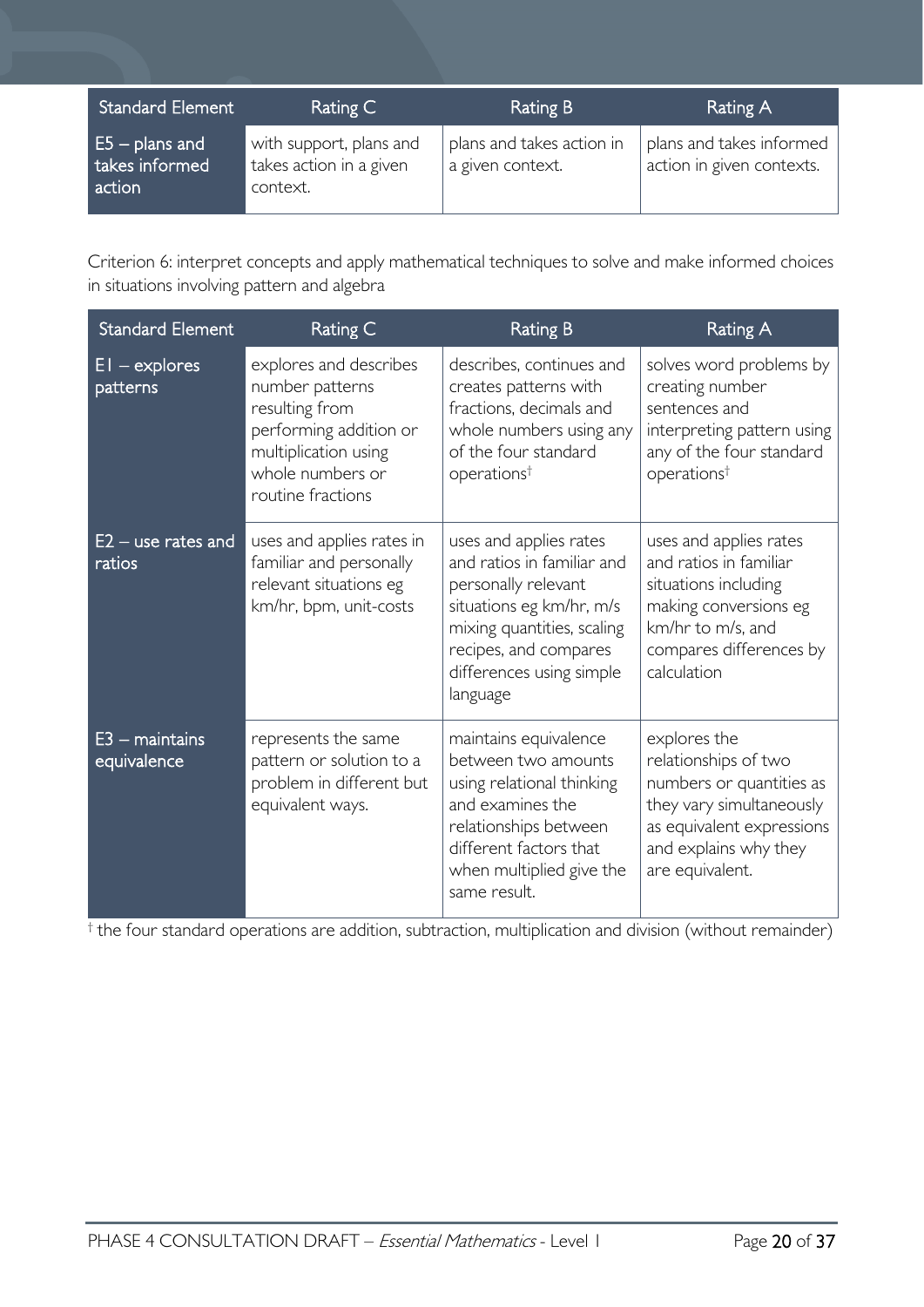Criterion 7: interpret concepts and apply mathematical techniques to solve problems and make informed choices in situations involving probability and statistics

| <b>Standard Element</b>         | Rating C                                                                                                                                                                                                               | <b>Rating B</b>                                                                                                                                                                                                             | <b>Rating A</b>                                                                                                                                                                      |
|---------------------------------|------------------------------------------------------------------------------------------------------------------------------------------------------------------------------------------------------------------------|-----------------------------------------------------------------------------------------------------------------------------------------------------------------------------------------------------------------------------|--------------------------------------------------------------------------------------------------------------------------------------------------------------------------------------|
| $\overline{EI}$ – collects data | applies a familiar data<br>collection process to<br>collect information to<br>answer a simple statistical<br>question                                                                                                  | selects and applies a<br>familiar data collection<br>process to collect<br>numerical or categorical<br>information to answer a<br>simple statistical question                                                               | selects and applies a data<br>collection process to<br>collect numerical and/or<br>categorical data to<br>answer a statistical<br>question involving two<br>variables                |
| $E2$ – organises<br>data        | organises familiar and<br>personally relevant data<br>and constructs tables,<br>graphs and charts using<br>given scales and axes                                                                                       | organises numerical or<br>categorical information<br>and represents in familiar<br>tabular and/or graphical<br>formats using chosen<br>scales and axes                                                                      | represents numerical<br>and/or categorical<br>information purposefully<br>and accurately in tabular<br>and graphical formats<br>using appropriate scales<br>and axes                 |
| $E3$ – interprets<br>data       | accurately reads<br>information represented<br>in simple tables, graphs<br>and charts including<br>comparison between<br>categories or individual<br>results and identifying<br>median, mode and/or<br>range           | interprets information<br>represented in simple<br>tables, graphs and charts<br>including identifying<br>likelihood of chance<br>events based on<br>experimental data, and<br>calculating mean, median<br>mode and/or range | interprets information<br>represented in tables,<br>graphs and charts and<br>performs calculations to<br>compare averages<br>between different data<br>sets                          |
| $E4 -$ describes<br>chance      | describes and compares<br>the likelihood of<br>everyday chance events<br>using qualitative terms<br>including certain, likely,<br>impossible and relates<br>these to routine<br>fractions, decimals or<br>percentages. | describes, compares and<br>interprets the likelihood<br>of everyday chance<br>events using qualitative<br>terms on a decimal scale<br>between 0 (impossible)<br>and I (certain).                                            | compares and describes<br>theoretical and<br>experimental probability<br>of everyday events;<br>identifies and explains<br>variation, randomness<br>and distribution of the<br>data. |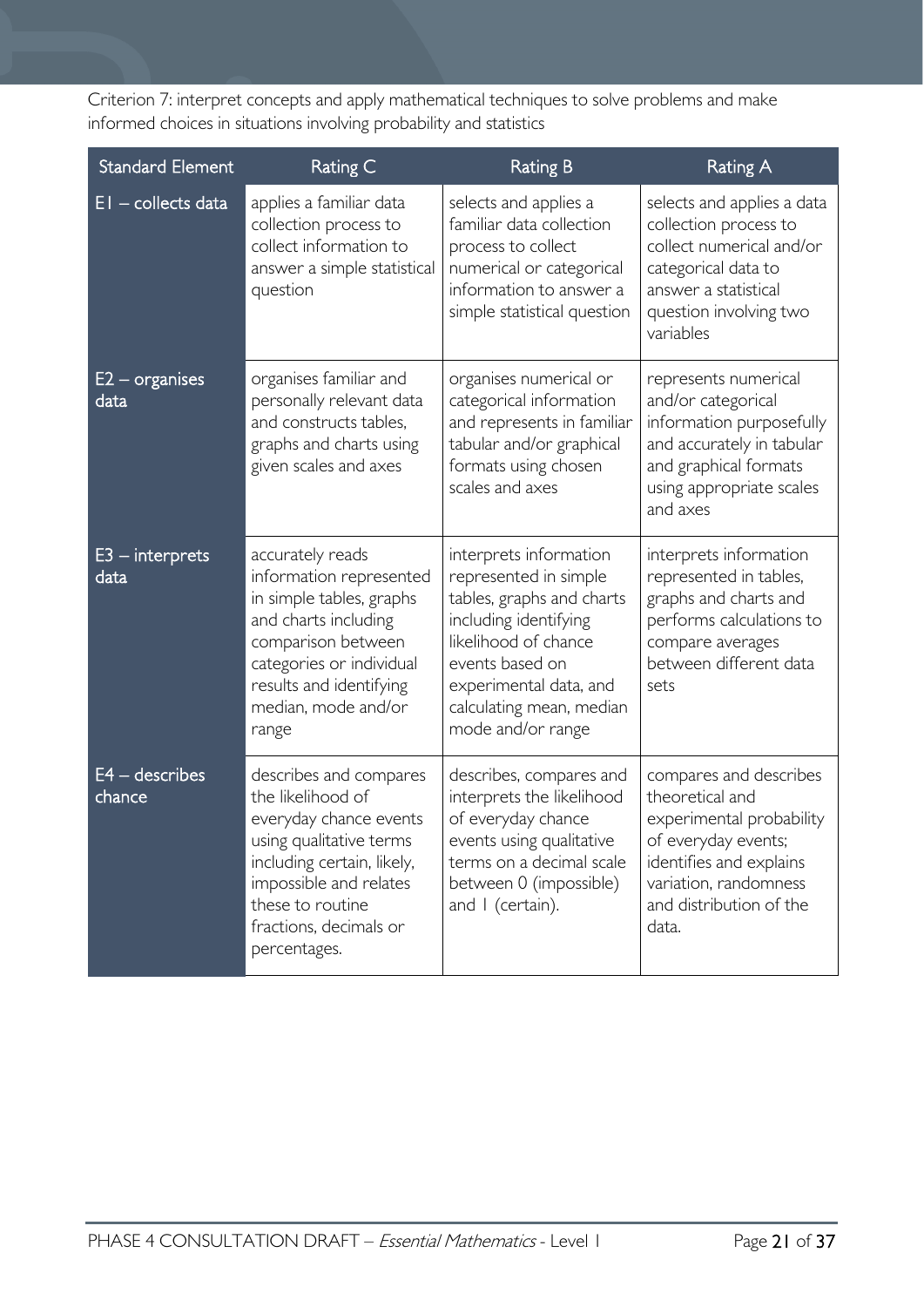Criterion 8: interpret concepts and apply mathematical techniques to solve problems and make informed choices in situations involving measurement and geometry

<span id="page-21-0"></span>

| <b>Standard Element</b>                                           | Rating C                                                                                                                                                                                                        | <b>Rating B</b>                                                                                                                                                                                               | <b>Rating A</b>                                                                                                                                                                                                     |
|-------------------------------------------------------------------|-----------------------------------------------------------------------------------------------------------------------------------------------------------------------------------------------------------------|---------------------------------------------------------------------------------------------------------------------------------------------------------------------------------------------------------------|---------------------------------------------------------------------------------------------------------------------------------------------------------------------------------------------------------------------|
| $EI - uses$<br>properties of<br>shape                             | uses properties of 2-<br>Dimensional shapes and<br>3-Dimensional objects to<br>describe and draw<br>everyday objects                                                                                            | identifies the shape and<br>relative position of faces<br>of 3-Dimensional objects<br>to describe, draw and<br>construct 3-Dimensional<br>objects from nets or<br>concrete materials                          | measures or calculates<br>lengths and angles of<br>each face of 3-<br>Dimensional objects and<br>accurately describes,<br>draws or constructs scale<br>models from nets or<br>concrete materials                    |
| $E2 - uses$<br>properties of<br>angle                             | identifies and measures<br>common angles using<br>simple tools and<br>estimates unknown<br>angles                                                                                                               | measures and compares<br>angles between 0 and<br>180 degrees and<br>classifies them as right,<br>acute, obtuse, or straight                                                                                   | constructs angles<br>accurately using a<br>protractor and measures<br>and classifies angles<br>between 0 and 360<br>degrees                                                                                         |
| $E3$ – measures<br>and converts                                   | uses simple scaled<br>instruments to measure<br>and compare lengths,<br>masses, capacity, time<br>and temperature and<br>estimates unknown<br>measurements in familiar<br>and personally relevant<br>situations | uses scaled instruments<br>appropriately to measure<br>and compare lengths,<br>masses, capacity, time<br>and temperature and<br>calculates perimeter and<br>area of rectangles using<br>familiar metric units | converts between time<br>systems and routine<br>metric units in situations<br>involving length, mass,<br>capacity and<br>temperature, and<br>estimates the area of 2-<br>Dimensional shapes using<br>informal means |
| $E4 -$ uses maps<br>and plans                                     | uses distance, direction,<br>co-ordinates, simple<br>scales, labels, symbols<br>and keys to read and use<br>familiar and personally<br>relevant maps and plans                                                  | uses a grid reference<br>system to describe<br>locations and create<br>maps, and describes<br>routes on familiar maps<br>using landmarks, co-<br>ordinates and directional<br>language                        | uses, calculates and<br>interprets information<br>on familiar maps and<br>plans including scales,<br>compass points, travel<br>distances, speeds and<br>times to describe<br>locations and routes                   |
| $E5 -$ uses time<br>and interprets<br>timetables and<br>calendars | tells analogue and digital<br>time and identifies key<br>information on familiar<br>and personally relevant<br>timetables and calendars.                                                                        | relates analogue and<br>digital time and day of<br>week to information on<br>familiar timetables and<br>calendars.                                                                                            | calculates time periods<br>and solves problems<br>involving interpretation<br>of familiar timetables and<br>calendars.                                                                                              |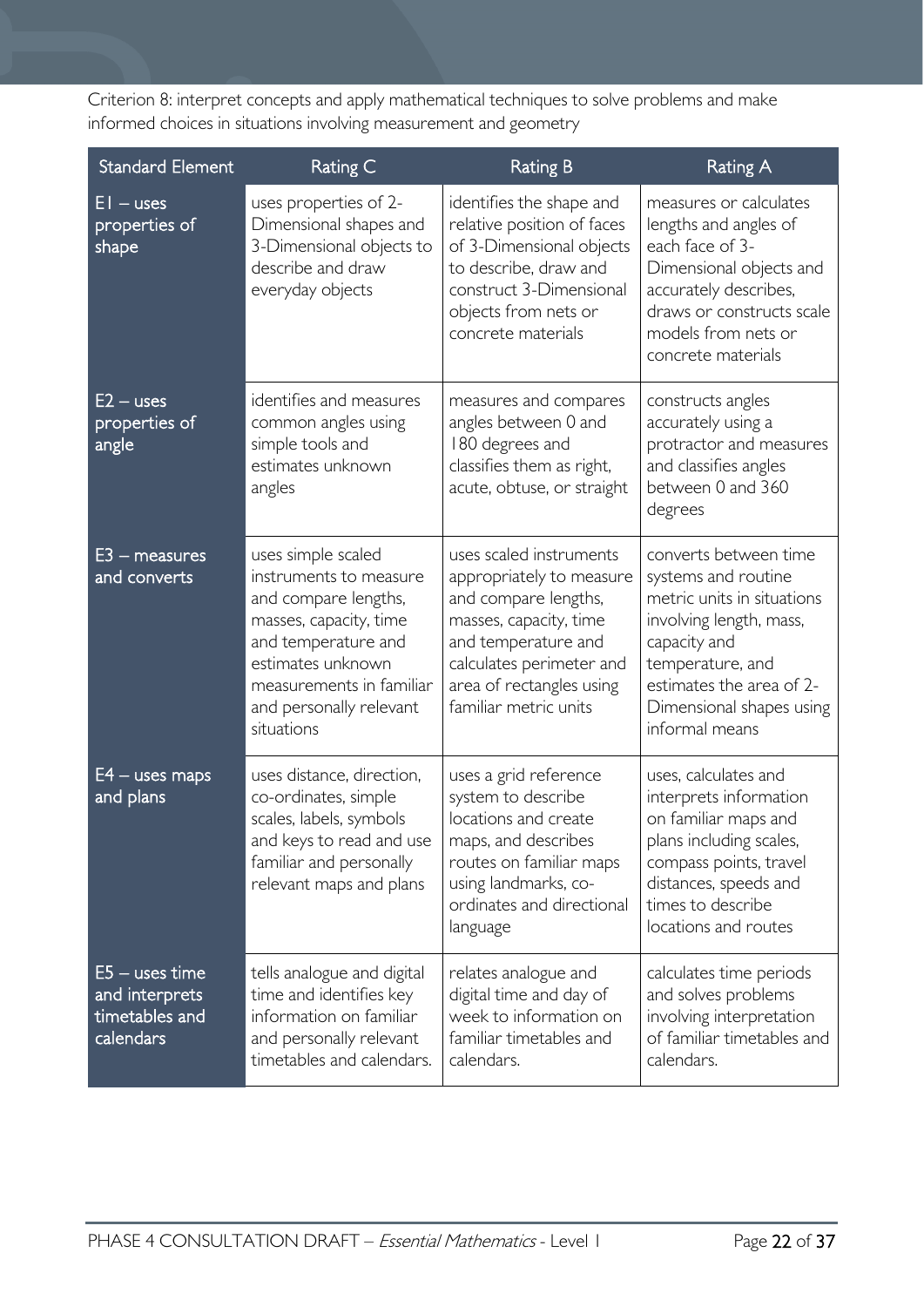## Quality Assurance

• This will be determined by TASC at time of accreditation.

## <span id="page-22-0"></span>Qualifications and Award Requirements

#### <span id="page-22-1"></span>Level 1

The final award will be determined by the Office of Tasmanian Assessment, Standards and Certification from 8 ratings.

The minimum requirements for an award are as follows:

EXCEPTIONAL ACHIEVEMENT (EA) 6 'A' ratings, 2 'B' ratings

HIGH ACHIEVEMENT (HA) 3 'A' ratings, 4 'B' ratings, 1 'C' rating

COMMENDABLE ACHIEVEMENT (CA) 4 'B' ratings, 3 'C' ratings

SATISFACTORY ACHIEVEMENT (SA) 6 'C' ratings

PRELIMINARY ACHIEVEMENT (PA) 4 'C' ratings

A learner who otherwise achieves the rating for a CA (Commendable Achievement) or SA (Satisfactory Achievement) award but who fails to show any evidence of achievement in one or more criteria ('z' notation) will be issued with a PA (Preliminary Achievement) award.

## <span id="page-22-2"></span>Course Evaluation

• This will be confirmed by time of accreditation.

#### <span id="page-22-3"></span>Course Developer

This course has been developed by the Department of Education's Years 9 to 12 Learning Unit in collaboration with Catholic Education Tasmania and Independent Schools Tasmania.

## <span id="page-22-4"></span>Accreditation and Version History

• Details to be determined by TASC at time of accreditation.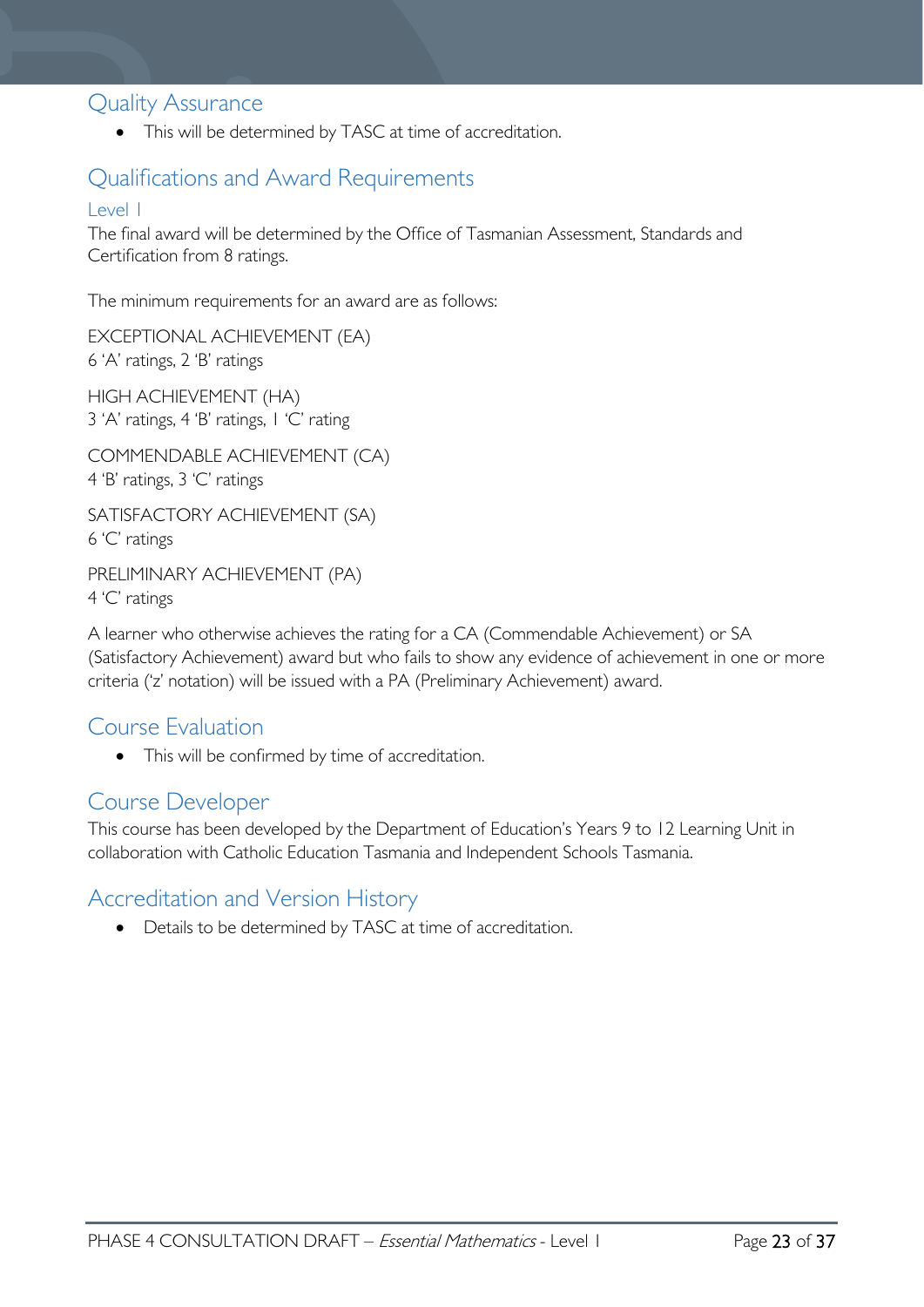# Appendix 1 - Line of Sight

| Learning Outcomes |                |                          |          |           |  |
|-------------------|----------------|--------------------------|----------|-----------|--|
|                   | <b>Content</b> |                          |          |           |  |
|                   |                | <b>Work Requirements</b> |          |           |  |
|                   |                |                          | Criteria |           |  |
|                   |                |                          |          | Standards |  |
|                   |                |                          |          |           |  |

<span id="page-23-0"></span>

|    | Learning Outcomes                                                                                                                      | Course Content | Work<br>Requirements | Criteria       | Standards            | General<br>Capabilities (GC)         |
|----|----------------------------------------------------------------------------------------------------------------------------------------|----------------|----------------------|----------------|----------------------|--------------------------------------|
|    | communicate thinking, strategies and solutions using appropriate<br>mathematical or statistical language                               | Module 1, 2, 3 | Module 1, 2, 3       | $\subset$      | $E$ 1, 2, 3, 4,<br>5 | GC:<br>$\frac{1}{24}$ G.<br>$\equiv$ |
| 2. | plan, organise and manage learning to complete tasks and assess<br>progress                                                            | Module 1, 2, 3 | Module 1, 2, 3       | C <sub>2</sub> | $E$ 1, 2, 3, 4,<br>5 | GC:<br>فنفا<br>G.                    |
| 3. | understand concepts and apply numeric techniques and<br>multiplicative thinking to represent situations and solve problems             | Module 1, 2, 3 | Module 1, 2, 3       | C <sub>3</sub> | E1, 2, 3, 4          | GC:<br>盟 G                           |
| 4. | apply mathematical reasoning to make inferences, generalise and<br>represent relationships and explain thinking in a range of contexts | Module 1, 2, 3 | Module 1, 2, 3       | C <sub>4</sub> | E1, 2, 3             | GC:<br>물<br>G.                       |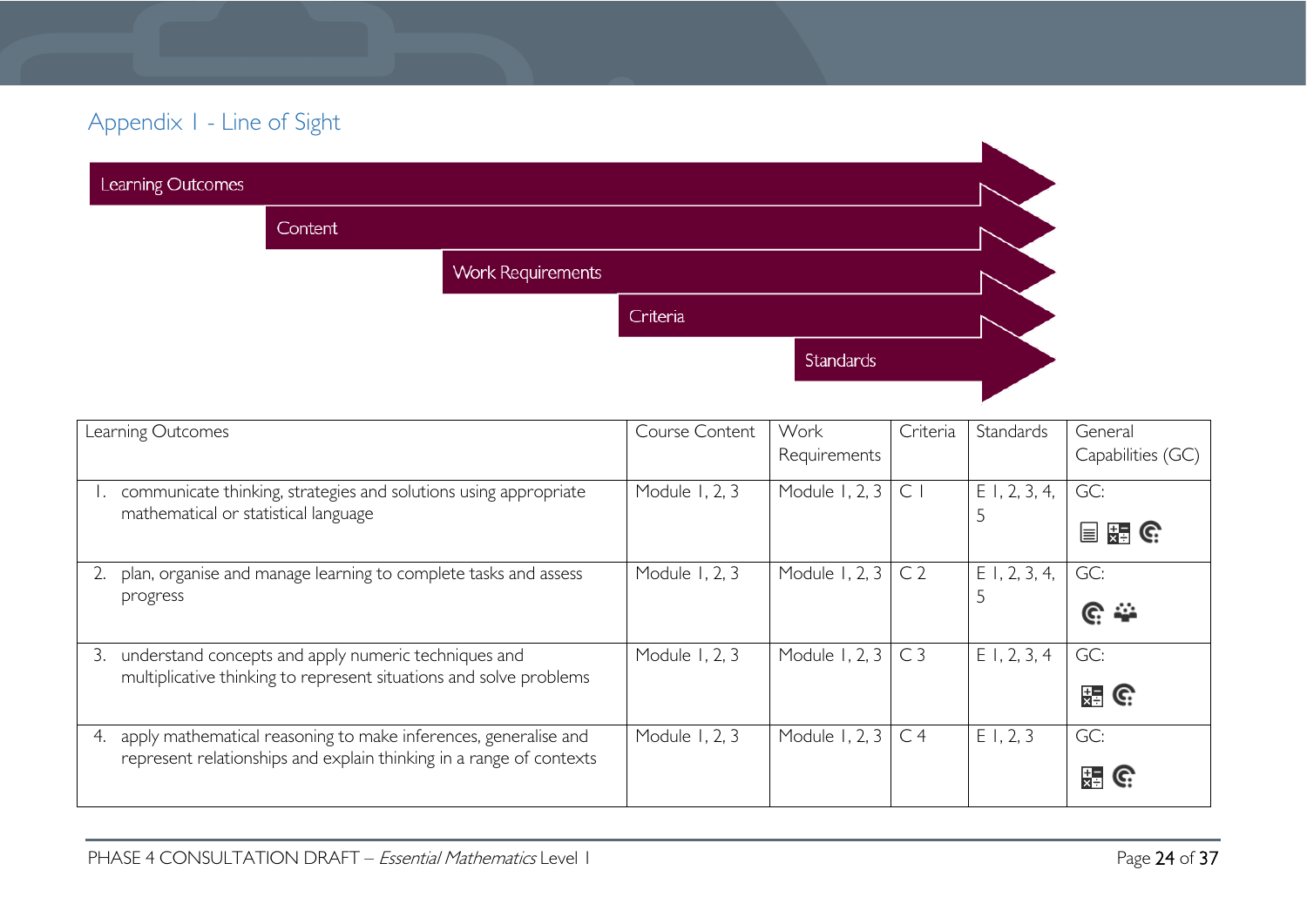| Learning Outcomes     |                                                                                                                                     | Course Content | Work<br>Requirements | Criteria       | Standards       | General<br>Capabilities (GC) |
|-----------------------|-------------------------------------------------------------------------------------------------------------------------------------|----------------|----------------------|----------------|-----------------|------------------------------|
| 5.<br>informed action | act as creative, critical and reflective thinkers to assess ideas and take                                                          | Module 1, 2, 3 | Module 1, 2, 3       | C <sub>5</sub> | $E$ 1, 2, 3, 4, | GC:<br><u>େ କ</u><br>麻       |
| 6.                    | understand concepts and apply techniques to solve problems and<br>make informed choices in situations involving pattern and algebra | Module         | Module               | C <sub>6</sub> | E1, 2, 3        | GC:<br>$\frac{1}{24}$ G      |
| probability           | understand concepts and apply techniques to solve problems and<br>make informed choices in situations involving statistics and      | Module 2       | Module 2             | C <sub>7</sub> | $E$ 1, 2, 3, 4  | GC:<br>$\frac{1}{24}$ G      |
| 8.<br>geometry        | understand concepts and apply techniques to solve problems and<br>make informed choices in situations involving measurement and     | Module 3       | Module 3             | C8             | $E$ 1, 2, 3, 4, | GC:<br>뜳<br>C.               |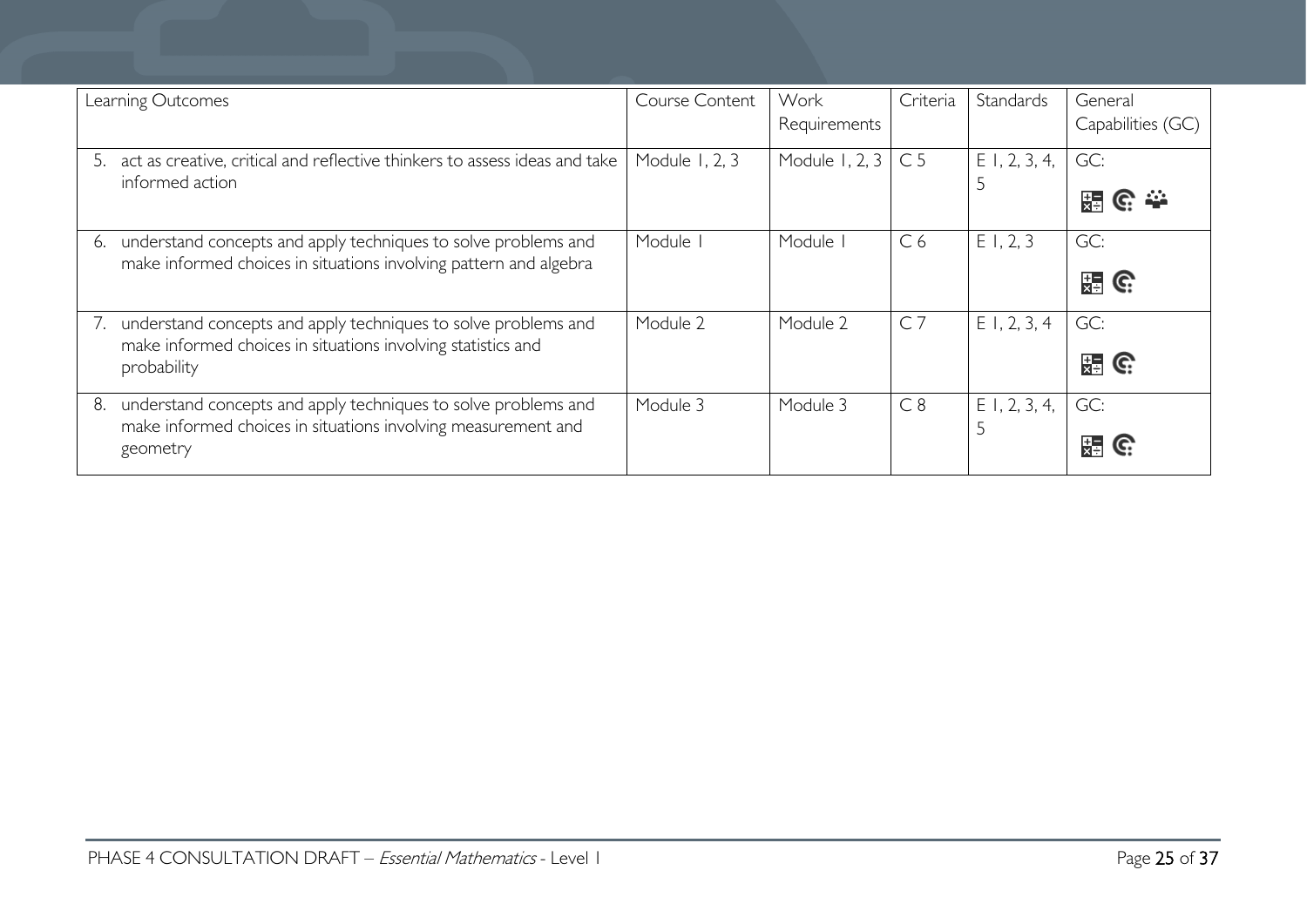## <span id="page-25-0"></span>Appendix 2 - Alignment to Curriculum Frameworks

Essential Mathematics Level 1 aligns with course content contained in:

- Predominantly Level 2, and where deemed necessary to enable access, Level 1 of the Australian Core Skills Framework (ACSF).
- Australian Curriculum Mathematics.

## <span id="page-25-1"></span>Appendix 3 - Work Requirements

### <span id="page-25-2"></span>Module 1 Work Requirements Specifications

#### Focus Area: Personal Futures

Title of Work Requirement: Pattern and algebraic reasoning

Mode /Format: Folio of short responses (written question and answer / oral interview and mathematical calculations or manipulation of materials).

Description: Learners will complete a series of short responses where they will employ a range of mathematical techniques and procedures, problem solving strategies and mathematical reasoning to make informed choices relating to personal situations involving pattern and algebra.

Evidence of mathematical thinking and calculations can be captured through observation and/or recording of use of manipulatives and learner responses and discussion can be captured through written, oral or AAC methods as appropriate for the learner. Additionally, where possible, learners should be provided with opportunities to collaborate in pairs, or small groups and enabled to engage in mathematical discussion to share ideas, solutions and thinking.

Size: Between 6 and 10 responses equivalent to 2-3 written sentences each and associated mathematical calculations.

Timing: Ongoing throughout module.

External agencies: At teacher discretion.

#### Relevant criteria:

- Criterion 1: E1, E2, E3, E5 and where relevant E4
- Criterion 2: E1, E2, E3, E4 and E5 as appropriate
- Criterion 3: E1, E2 and where relevant E3
- Criterion 4: all elements
- Criterion 5: E1, E2, E3 and where relevant E4
- Criterion 6: all elements

#### <span id="page-25-3"></span>Module 2 Work Requirements Specifications

#### Focus Area: Personal Futures

Title of Work Requirement: Measurement and geometric reasoning

Mode /Format: Folio of short responses (written question and answer / oral interview and mathematical calculations or manipulation of materials).

Description: Learners will complete a series of short responses where they will employ a range of mathematical techniques and procedures, problem solving strategies and mathematical reasoning to make informed choices relating to personal situations involving measurement and geometry.

Evidence of mathematical thinking and calculations can be captured through observation and/or recording of use of manipulatives and learner responses and discussion can be captured through written, oral or AAC methods as appropriate for the learner. Additionally, where possible, learners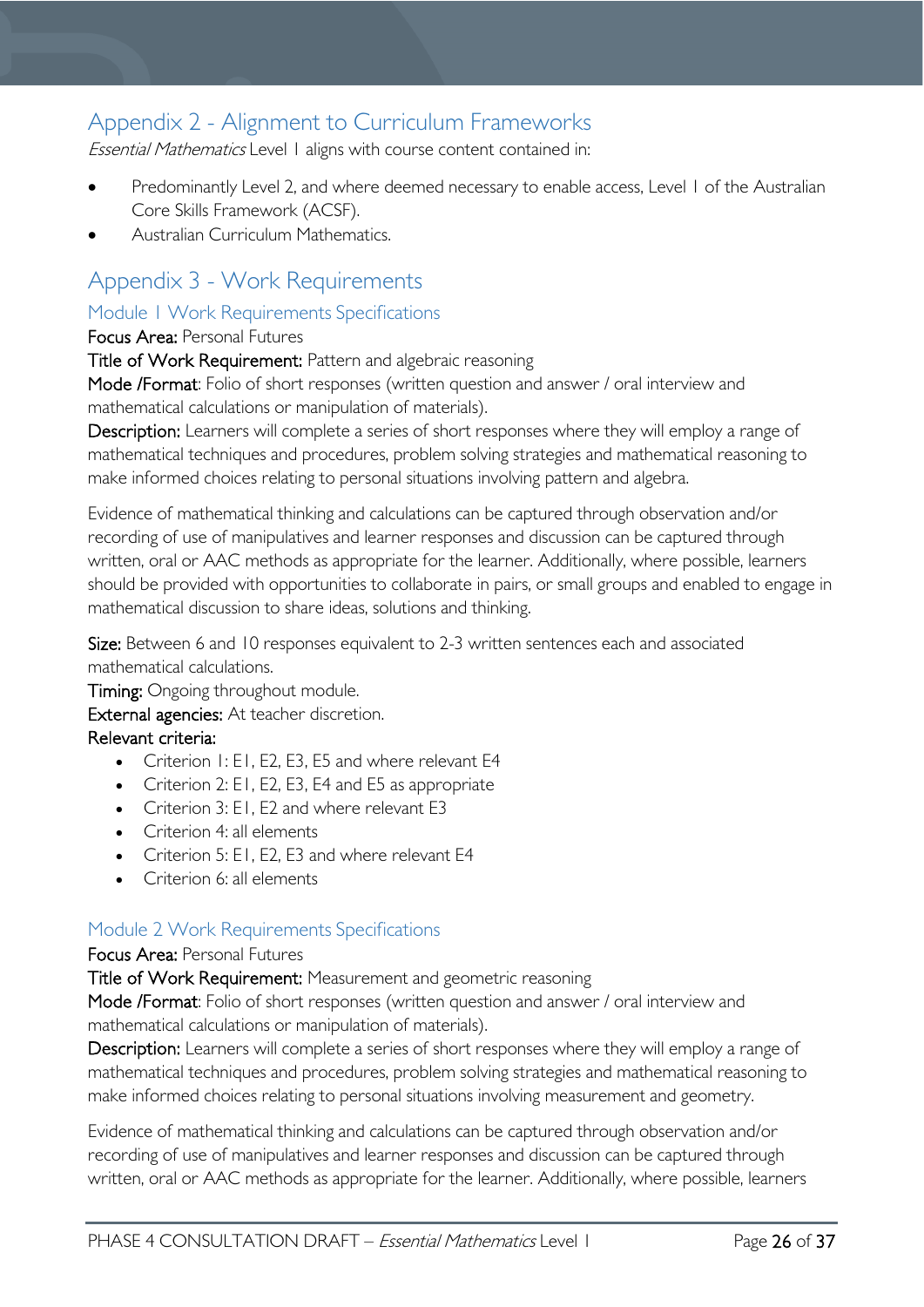should be provided with opportunities to collaborate in pairs, or small groups and enabled to engage in mathematical discussion to share ideas, solutions and thinking.

Size: Between 6 and 10 responses equivalent to 2-3 written sentences each and associated mathematical calculations.

Timing: Ongoing throughout module. External agencies: At teacher discretion. Relevant criteria:

- Criterion 1: E1, E2, E3, E5 and where relevant E4
- Criterion 2: E1, E2, E3, E4 and E5 as appropriate
- Criterion 3: E1, E2 and where relevant E3
- Criterion 4: all elements
- Criterion 5: E1, E2, E3 and where relevant E4
- Criterion 7: all elements

#### <span id="page-26-0"></span>Module 3 Work Requirements Specifications

#### Focus Area: Personal Futures

Title of Work Requirement: Data Collection and Analysis Project

Mode /Format: Project

Description: Learners will complete a data collection and analysis project where they will employ a range of mathematical techniques and procedures, problem solving strategies and mathematical reasoning to make informed choices relating to personal situations involving probability and statistics.

Evidence of data collection, organisation and representation can be captured through observation and/or recording of use of manipulatives and learner responses and discussion can be captured through written, oral or AAC methods as appropriate for the learner. Additionally, where possible, learners should be provided with opportunities to collaborate in pairs, or small groups and enabled to engage in mathematical discussion to discuss their data collection process and results.

Size: Equivalent to 300 words in format appropriate to the learner.

Timing: Ongoing throughout module.

External agencies: At teacher discretion.

#### Relevant criteria:

- Criterion 1: E1, E2, E3, E5 and where relevant E4
- Criterion 2: E1, E2, E3, E4 and E5 as appropriate
- Criterion 3: EL E2 and where relevant E3
- Criterion 4: all elements
- Criterion 5: E1, E2, E3 and where relevant E4
- Criterion 8: all elements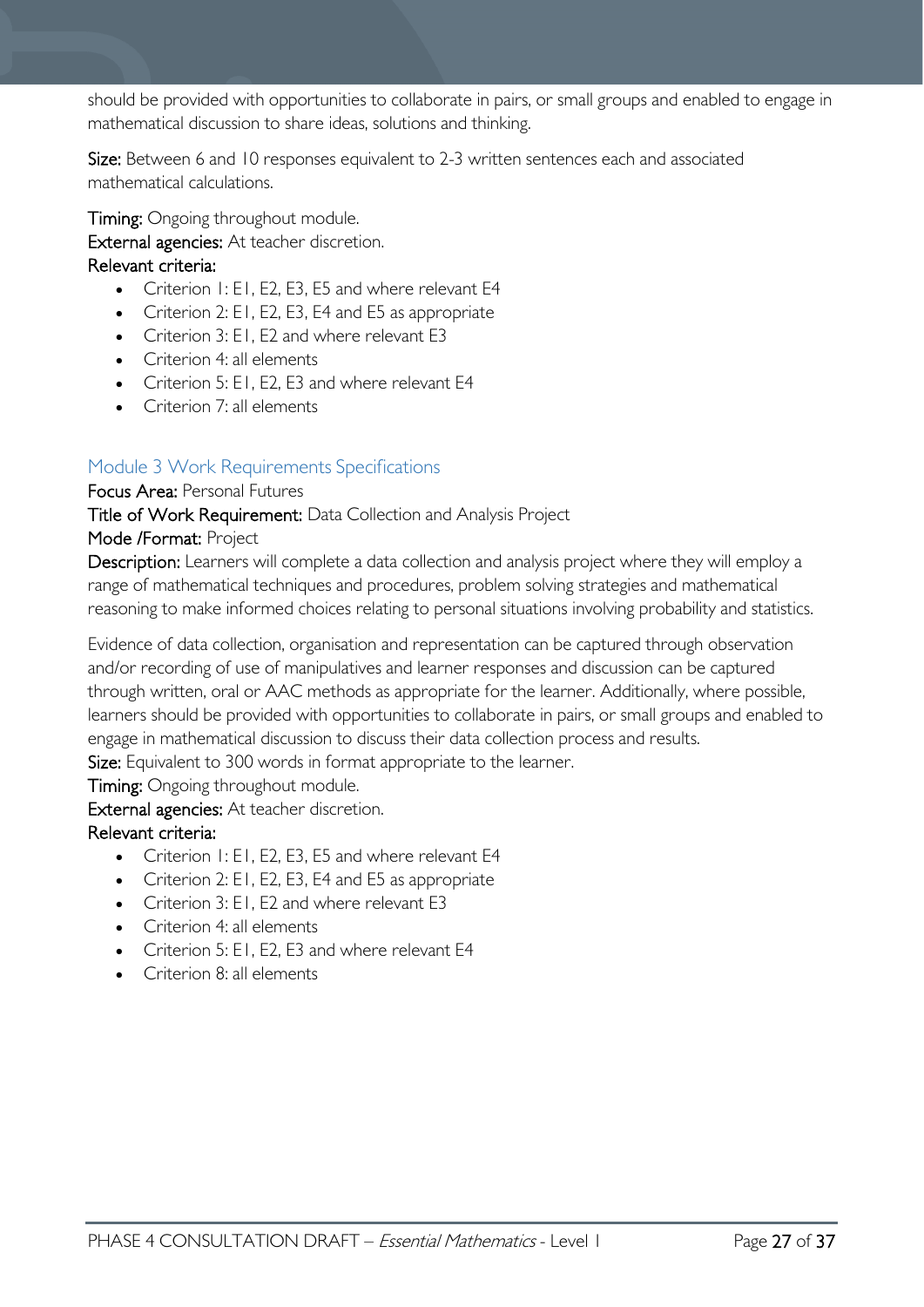## <span id="page-27-0"></span>Appendix 4 – General Capabilities and Cross-Curriculum Priorities

Learning across the curriculum content, including the cross-curriculum priorities and general capabilities, assists students to achieve the broad learning outcomes defined in the Alice Springs (Mparntwe) Education Declaration (December 2019).

#### General Capabilities:

The general capabilities play a significant role in the Australian Curriculum in equipping young Australians to live and work successfully in the twenty-first century.

In the Australian Curriculum, capability encompasses knowledge, skills, behaviours and dispositions. Students develop capability when they apply knowledge and skills confidently, effectively and appropriately in complex and changing circumstances, in their learning at school and in their lives outside school.

The general capabilities include:

- Critical and creative thinking  $\mathbb{C}$
- Ethical understanding  $\div$
- Information and communication technology capability  $\cdot \star$
- Intercultural understanding •
- Literacy  $\blacksquare$
- Numeracy
- Personal and social capability  $\ddot{\ddot{\bullet}}$

#### Cross-Curriculum Priorities:

Cross-curriculum priorities enable students to develop understanding about and address the contemporary issues they face, for their own benefit and for the benefit of Australia as a whole. The priorities provide national, regional and global dimensions which will enrich the curriculum through development of considered and focused content that fits naturally within learning areas. Incorporation of the priorities will encourage conversations between students, teachers and the wider community.

The cross-curriculum priorities include:

- Aboriginal and Torres Strait Islander Histories and Cultures  $\frac{4}{3}$
- Asia and Australia's Engagement with Asia **AA**
- Sustainability  $\triangleleft$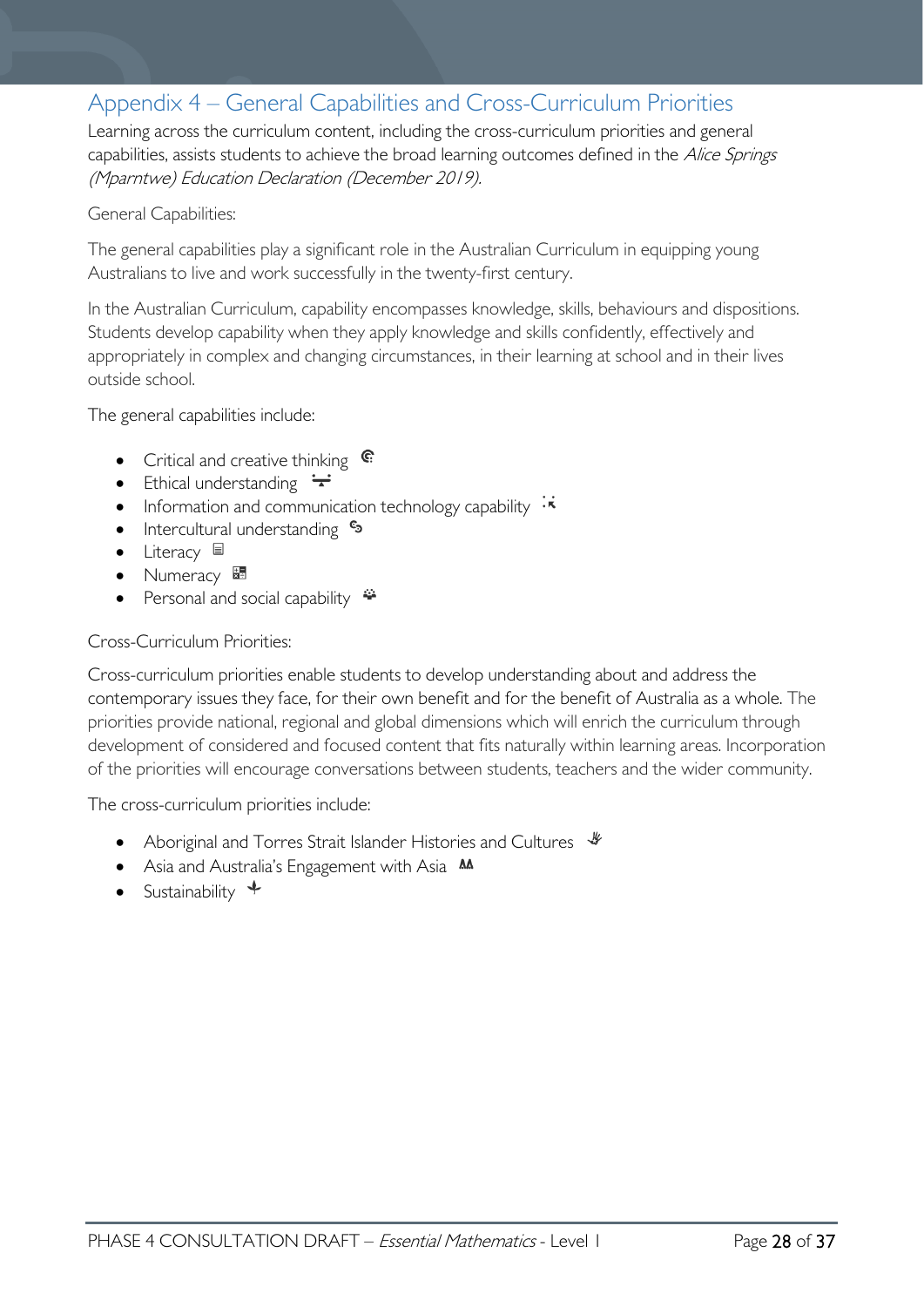# Appendix 5 – Glossary

<span id="page-28-0"></span>

| Term                      | Definition                                                                                                                                                                                                                                                                                                                                                                                                                                                                                                                                                                                                                                                                    | Source<br>Acknowledgement | <b>Course Context</b>                                            |
|---------------------------|-------------------------------------------------------------------------------------------------------------------------------------------------------------------------------------------------------------------------------------------------------------------------------------------------------------------------------------------------------------------------------------------------------------------------------------------------------------------------------------------------------------------------------------------------------------------------------------------------------------------------------------------------------------------------------|---------------------------|------------------------------------------------------------------|
| algorithm                 | An algorithm is a precisely defined routine procedure that can be<br>applied and systematically followed through to a conclusion.                                                                                                                                                                                                                                                                                                                                                                                                                                                                                                                                             | <b>ACARA</b>              | <b>Essential Mathematics I</b>                                   |
| Associative<br>operations | Operations are associative if the order in which operations take place<br>does not affect the result.<br>For example, addition of numbers is associative, since the order in<br>which they are added does not change their sum. The corresponding<br>associative law is:<br>$(a + b) + c = a + (b + c)$ for all numbers a, b and c.<br>Multiplication is also associative, as the product of the numbers does<br>not vary with the order of their multiplication. The corresponding<br>associative law is:<br>$(ab)c = a(bc)$ for all numbers a, b and c.<br>Subtraction and division are not associative, as the order of operations<br>changes the value of the expression. | <b>ACARA</b>              | Essential Mathematics I:<br>Module I – Number and<br>place value |
| calculates                | Determine or find (eg a number, answer) by using mathematical<br>processes; obtain a numerical answer showing the relevant stages in<br>the working; ascertain/determine from given facts, figures or<br>information.                                                                                                                                                                                                                                                                                                                                                                                                                                                         | <b>QCAA</b>               | <b>Essential Mathematics I</b>                                   |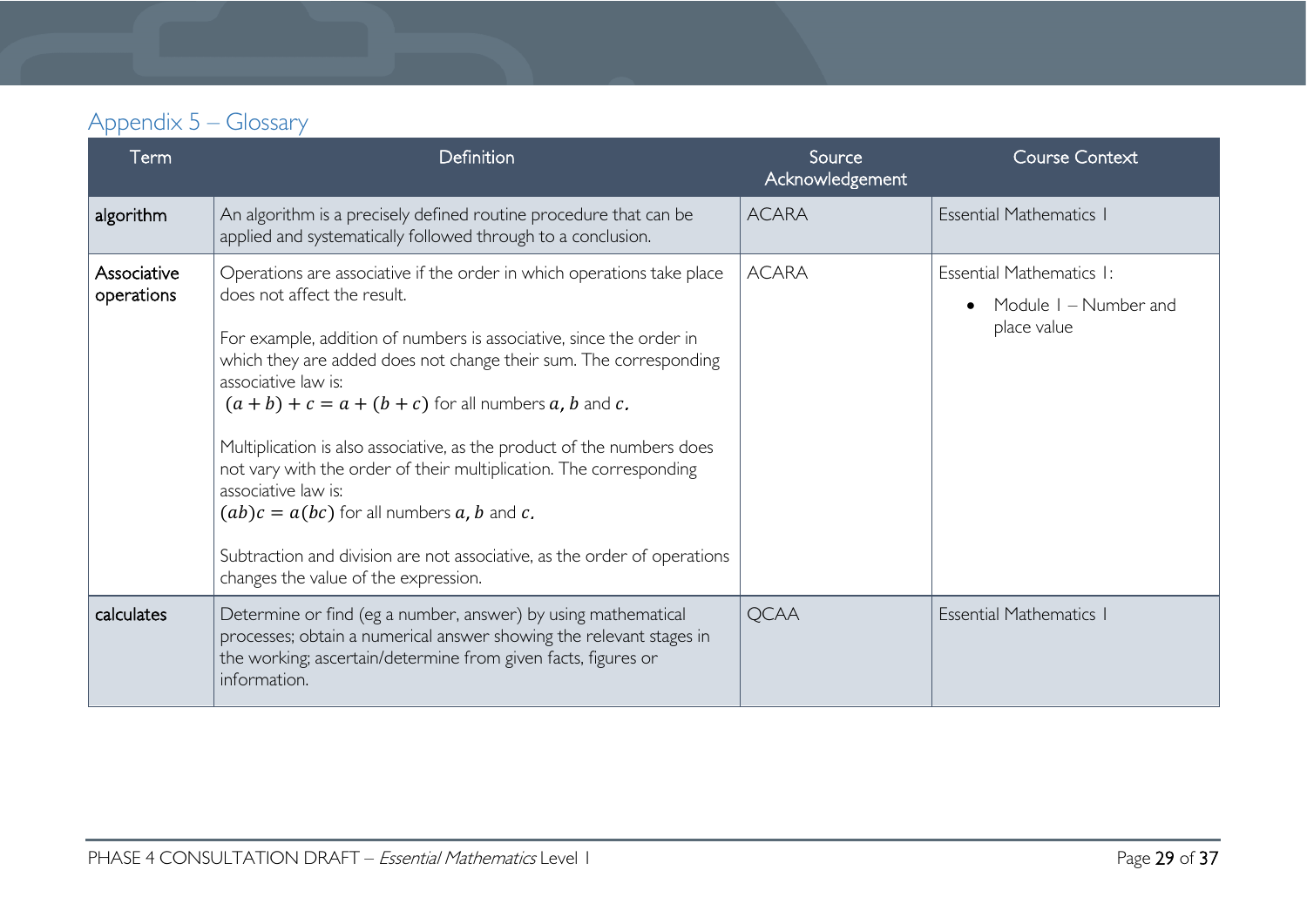| Term                      | Definition                                                                                                                                                                                                                                                                                                                                                                                                                                                                                                                                             | Source<br>Acknowledgement | <b>Course Context</b>                                            |
|---------------------------|--------------------------------------------------------------------------------------------------------------------------------------------------------------------------------------------------------------------------------------------------------------------------------------------------------------------------------------------------------------------------------------------------------------------------------------------------------------------------------------------------------------------------------------------------------|---------------------------|------------------------------------------------------------------|
| Cartesian<br>plane        | Two intersecting number lines are taken intersecting at right angles at<br>their origins to form the axes of the coordinate system; the plane is<br>divided into four quadrants by these perpendicular axes, called the x-<br>axis (horizontal line) and the y-axis (vertical line); the position of any<br>point in the plane can be represented by an ordered pair of numbers<br>(x, y); these ordered pairs are called the coordinates of the point; this<br>is called the Cartesian coordinate system; the plane is called the<br>Cartesian plane. | <b>QCAA</b>               | Essential Mathematics I:<br>Module 3 – Shapes, maps and<br>plans |
| commutative<br>operations | Operations are commutative if the order in which terms are given<br>does not affect the result.<br>The commutative law for addition is:<br>$a + b = b + a$ , for all numbers a and b.<br>For example, $3+5=5+3$ .<br>The commutative law for multiplication is: $ab = ba$ , for all numbers<br>$a$ and $b$ .<br>For example, $4 \times 7 = 7 \times 4$ .<br>Subtraction and division are not commutative because for example<br>$5 - 3 \neq 3 - 5$ and $12 \div 4 \neq 4 \div 12$ .                                                                    | <b>ACARA</b>              | Essential Mathematics I:<br>Module I - Number and<br>place value |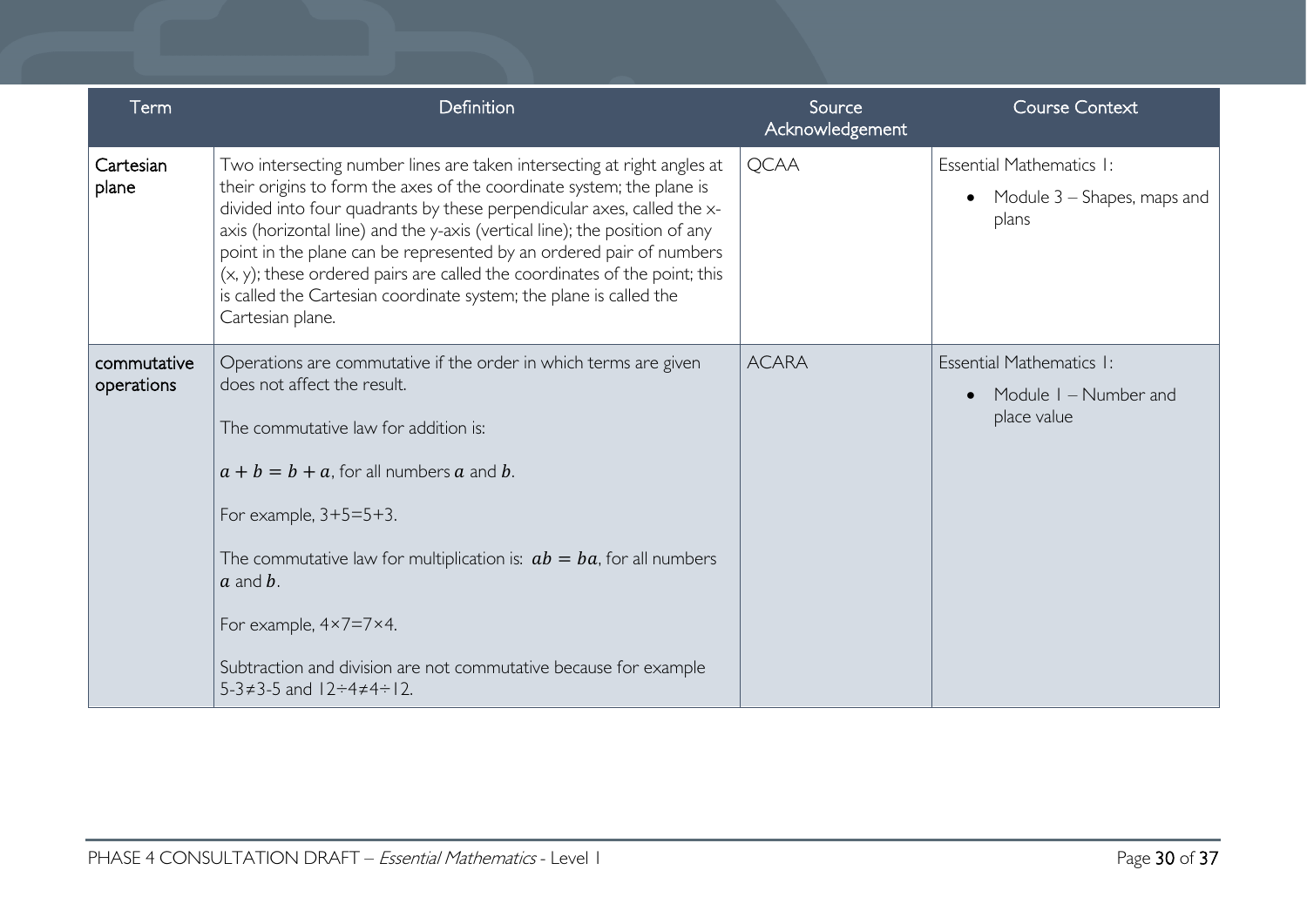| Term                | Definition                                                                                                                                                                                                                                                                                                                                                                                                                                                                                                                                            | Source<br>Acknowledgement | <b>Course Context</b>                                                         |
|---------------------|-------------------------------------------------------------------------------------------------------------------------------------------------------------------------------------------------------------------------------------------------------------------------------------------------------------------------------------------------------------------------------------------------------------------------------------------------------------------------------------------------------------------------------------------------------|---------------------------|-------------------------------------------------------------------------------|
| distributive<br>law | Multiplication of numbers is said to be 'distributive over addition',<br>because the product of one number with the sum of two others<br>equals the sum of the products of the first number with each of the<br>others.<br>For example: the product of 3 with $(4+5)$ gives the same result as the<br>sum of $3 \times 4$ and $3 \times 5$ :<br>$3 \times (4+5) = 3 \times 9 = 27$ and $3 \times 4 + 3 \times 5 = 12 + 15 = 27$<br>This distributive law is expressed algebraically as follows:<br>$a(b + c) = ab + ac$ , for all numbers a, b and c. | <b>ACARA</b>              | Essential Mathematics I:<br>Module I – Number and<br>place value              |
| equivalence         | Two expressions are said to be equivalent if they are equal in value.                                                                                                                                                                                                                                                                                                                                                                                                                                                                                 |                           | Essential Mathematics I:<br>Module I - Number and<br>place value              |
| face (shape)        | Any of the individual flat surfaces of a solid object.                                                                                                                                                                                                                                                                                                                                                                                                                                                                                                | mathsisfun.com            | Essential Mathematics I:<br>Module 3 – Shapes, maps and<br>plans              |
| integer             | The integers are the "whole numbers" including those with<br>negative sign -3, -2, -1, 0, 1, 2, 3 In Latin, the word integer<br>means "whole." The set of integers is usually denoted by Z.<br>Integers are basic building blocks in mathematics.                                                                                                                                                                                                                                                                                                     | <b>ACARA</b>              | Essential Mathematics I:<br>Module I – Number and<br>$\bullet$<br>place value |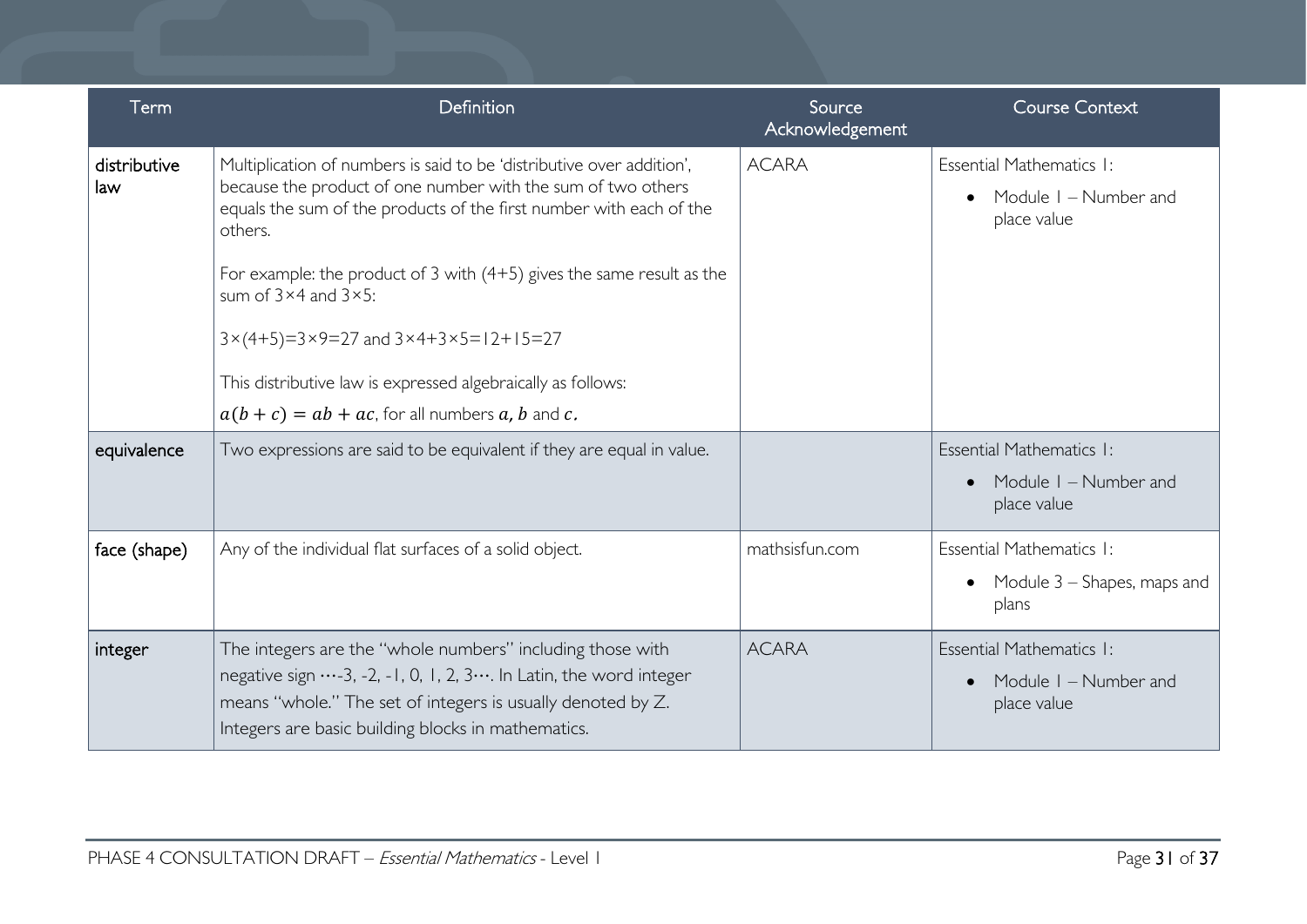| Term                   | Definition                                                                                                                                                                                                                                                                                                                            | Source<br>Acknowledgement | <b>Course Context</b>                                                                                          |
|------------------------|---------------------------------------------------------------------------------------------------------------------------------------------------------------------------------------------------------------------------------------------------------------------------------------------------------------------------------------|---------------------------|----------------------------------------------------------------------------------------------------------------|
| mean                   | The arithmetic mean, $\bar{x}$ , of a list of numbers is the sum of the data<br>values divided by the number of values in the list.<br>In everyday language, the arithmetic mean is commonly called the<br>average.                                                                                                                   | <b>ACARA</b>              | Essential Mathematics I:<br>Module $2$ – Data collection,<br>$\bullet$<br>representation and<br>interpretation |
| median                 | The median is the value in a set of ordered set of data values that<br>divides the data into two parts of equal size. When there are an<br>odd number of data values, the median is the middle value. When<br>there is an even number of data values, the median is the<br>arithmetic mean of the two central values.                 | <b>ACARA</b>              | Essential Mathematics 1:<br>Module $2$ – Data collection,<br>$\bullet$<br>representation and<br>interpretation |
| mode                   | The mode is the most frequently occurring value is a data set.                                                                                                                                                                                                                                                                        | <b>ACARA</b>              | Essential Mathematics I:<br>Module $2$ – Data collection,<br>$\bullet$<br>representation and<br>interpretation |
| order of<br>operations | The order of performing mathematical operations:<br>1. evaluate brackets or grouping symbols first<br>2. evaluate any powers and roots<br>3. working left to right, evaluate any multiplication and division<br>4. working left to right, evaluate any addition or subtraction<br>(may also be known as BODMAS, BIDMAS, BEDMAS, etc). | <b>QCAA</b>               | <b>Essential Mathematics I</b>                                                                                 |
| partitioning           | Partitioning means dividing a quantity into parts. In the early years, it<br>commonly refers to the ability to think about numbers as made up of<br>two parts, such as, 10 is 8 and 2. In later years it refers to dividing both<br>continuous and discrete quantities into equal parts.                                              | <b>ACARA</b>              | Essential Mathematics 1:<br>Module I – Number and<br>place value                                               |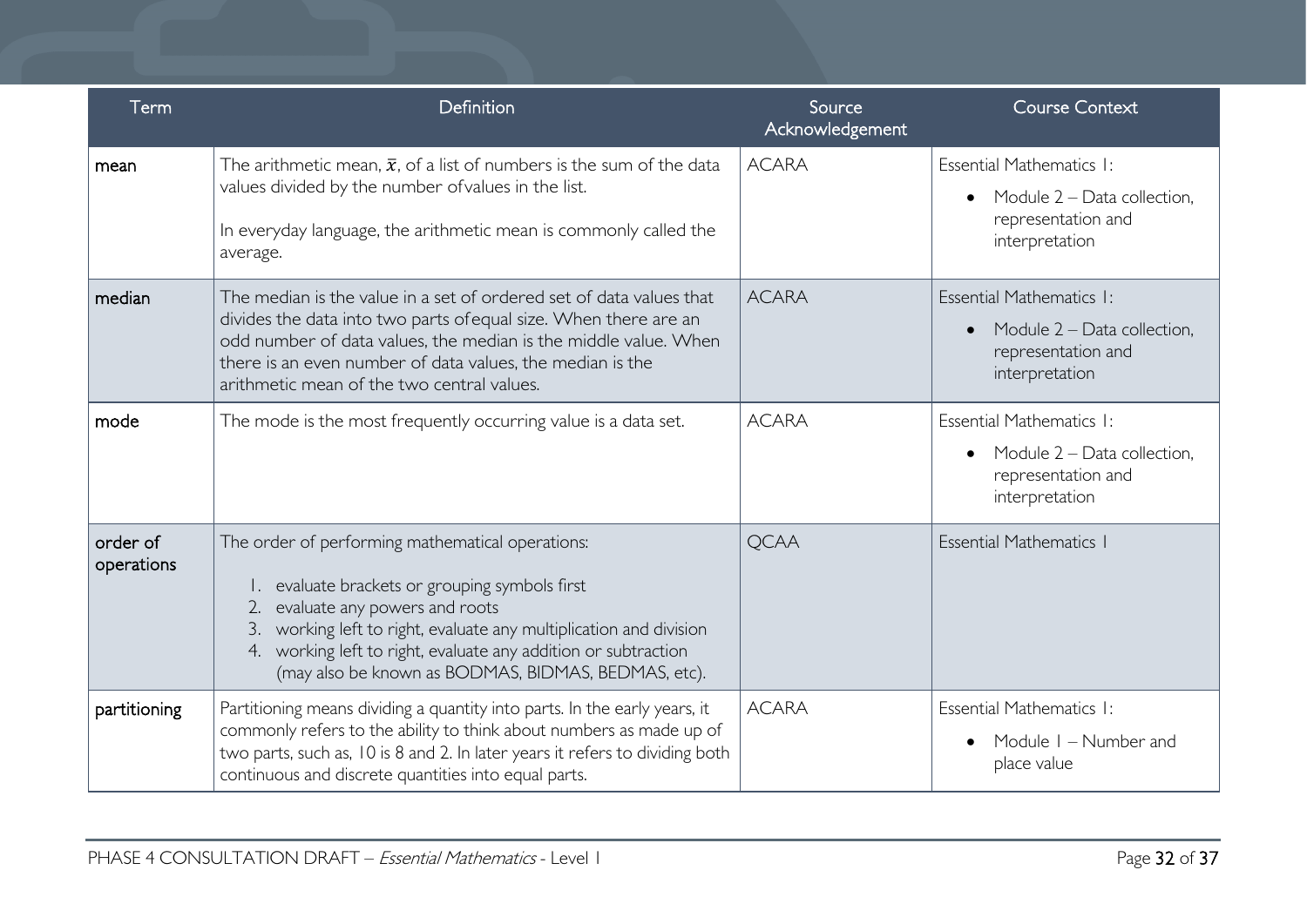| Term          | Definition                                                                                                                                                                                                                                                                                                                                                                                                                                                                                                                                                                                                                                                                                            | Source<br>Acknowledgement | <b>Course Context</b>                                                                                        |
|---------------|-------------------------------------------------------------------------------------------------------------------------------------------------------------------------------------------------------------------------------------------------------------------------------------------------------------------------------------------------------------------------------------------------------------------------------------------------------------------------------------------------------------------------------------------------------------------------------------------------------------------------------------------------------------------------------------------------------|---------------------------|--------------------------------------------------------------------------------------------------------------|
| picture graph | A picture graph is a statistical graph for organising and displaying<br>categorical data.                                                                                                                                                                                                                                                                                                                                                                                                                                                                                                                                                                                                             | <b>ACARA</b>              | Essential Mathematics I:<br>Module 2 - Data collection,<br>$\bullet$<br>representation and<br>interpretation |
| place value   | Place value refers to the value of a digit as determined by its position<br>in a number, relative to the ones (or units) place. For integers, the<br>ones place is occupied by the rightmost digit in the number. The value<br>of the next column (the first after the decimal point) represents<br>tenths of ones and this continues with the value of each corresponding<br>digit being representative of a value 10 times smaller than the<br>previous.<br>For example, in the number 2 594.6 the 4 denotes 4 ones, the 9<br>denotes 90 ones or 9 tens, the 5 denotes 500 ones or 5 hundreds, the<br>2 denotes 2000 ones or 2 thousands, and the 6 denotes $\frac{6}{10}$ of a one or<br>6 tenths. | <b>ACARA</b>              | Essential Mathematics I:<br>Module I – Number and<br>place value                                             |
| probability   | The likelihood or chance of something; the relative frequency of the<br>occurrence of an event as measured by the ratio of the number of<br>cases or alternatives favourable to the event to the total number of<br>cases or alternatives.                                                                                                                                                                                                                                                                                                                                                                                                                                                            | <b>QCAA</b>               | Essential Mathematics I:<br>Module 2 – Chance<br>$\bullet$                                                   |
| range         | The range is the difference between the largest and smallest<br>observations in a data set.                                                                                                                                                                                                                                                                                                                                                                                                                                                                                                                                                                                                           | <b>ACARA</b>              | Essential Mathematics I:<br>Module 2 - Data collection,<br>representation and<br>interpretation              |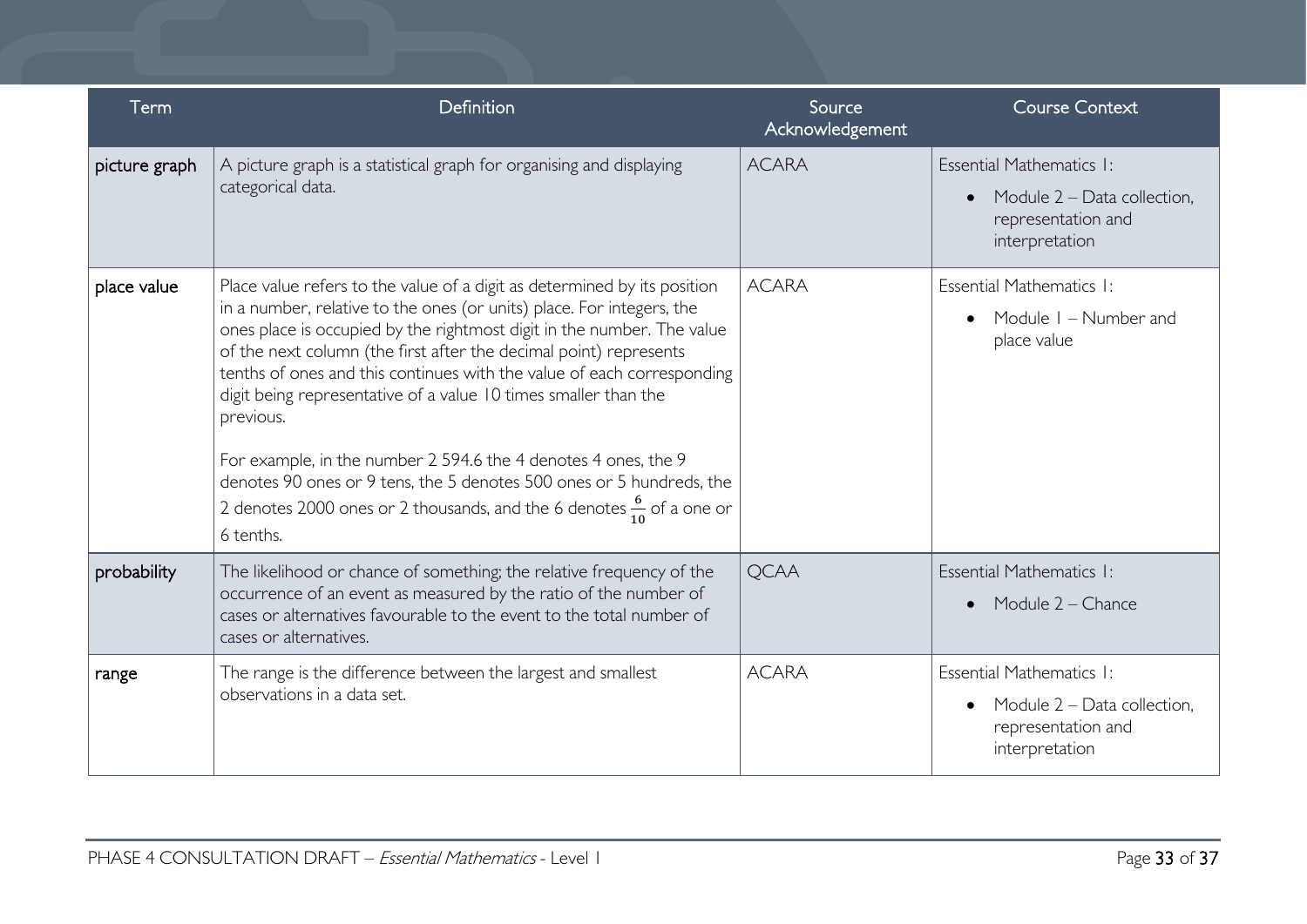| Term                 | Definition                                                                                                                                                                                                                                                                                                                                                                       | Source<br>Acknowledgement | <b>Course Context</b>                                                                                        |
|----------------------|----------------------------------------------------------------------------------------------------------------------------------------------------------------------------------------------------------------------------------------------------------------------------------------------------------------------------------------------------------------------------------|---------------------------|--------------------------------------------------------------------------------------------------------------|
| rate                 | A particular kind of ratio in which the two quantities are measured in<br>different units; for example, the ratio of distance to time, known as<br>speed, is a rate because distance and time are measured in different<br>units (such as kilometres and hours); the value of the rate depends on<br>the units in which the quantities are expressed.                            | <b>QCAA</b>               | <b>Essential Mathematics I</b>                                                                               |
| ratio                | A comparison of two quantities of the same kind; for example, if a<br>recipe uses 2 cups of milk and 3 cups of flour, the ratio of milk to flour<br>is 2 is to 3. This can also be written with a colon, 2:3, or as a fraction,<br>$\frac{1}{3}$                                                                                                                                 | <b>QCAA</b>               | <b>Essential Mathematics I</b>                                                                               |
| recurring<br>decimal | Non-terminating decimals may be recurring, that is, contain a pattern<br>of digits that repeats indefinitely after a certain number of places.                                                                                                                                                                                                                                   | <b>ACARA</b>              | Essential Mathematics I:<br>Module I - Fractions,<br>$\bullet$<br>decimals and percentages                   |
| reflection           | To reflect the point $A$ in an axis of reflection, a line is drawn at right<br>angles to the axis of reflection and the point $A'$ is marked at the same<br>distance from the axis of reflection as $A$ , but on the other side.<br>The point $A'$ is called the reflection image of $A$ .<br>A reflection is a transformation that moves each point to its reflection<br>image. | <b>ACARA</b>              | Essential Mathematics I:<br>Module 3 – Geometric<br>reasoning                                                |
| sample               | Part of a population; a subset of the population, often randomly<br>selected for the purpose of estimating the value of a characteristic of<br>the population as a whole.                                                                                                                                                                                                        | <b>QCAA</b>               | Essential Mathematics I:<br>Module 2 – Data collection,<br>$\bullet$<br>representation and<br>interpretation |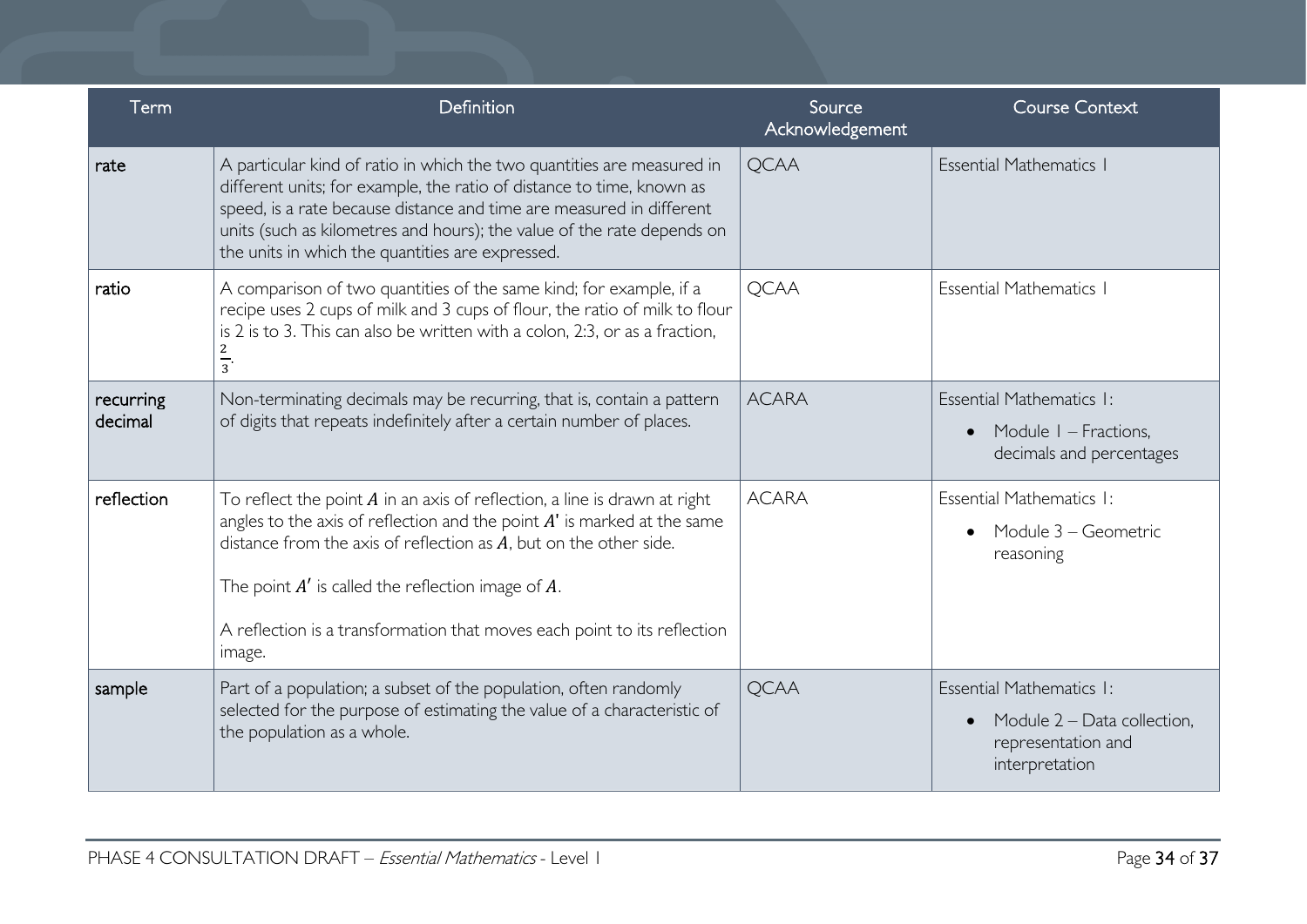| Term         | Definition                                                                                                                                                                                                                                                                                                                                                                                                                                                                                                                                                                                                                                                                                                                                                                                                                    | Source<br>Acknowledgement | <b>Course Context</b>                                                                                        |
|--------------|-------------------------------------------------------------------------------------------------------------------------------------------------------------------------------------------------------------------------------------------------------------------------------------------------------------------------------------------------------------------------------------------------------------------------------------------------------------------------------------------------------------------------------------------------------------------------------------------------------------------------------------------------------------------------------------------------------------------------------------------------------------------------------------------------------------------------------|---------------------------|--------------------------------------------------------------------------------------------------------------|
| sample space | The sample space of a chance experiment is the set of all possible<br>outcomes for that experiment.                                                                                                                                                                                                                                                                                                                                                                                                                                                                                                                                                                                                                                                                                                                           | <b>NESA</b>               | Essential Mathematics I:<br>• Module $2$ – Chance                                                            |
| sampling     | Sampling is the selection of a subset of data from a statistical<br>population. Methods of sampling include:<br>I. systematic sampling - sample data is selected from a random<br>starting point and using a fixed periodic interval<br>2. self-selecting sampling - non-probability sampling where<br>individuals volunteer themselves to be part of a sample<br>3. simple random sampling - sample data is chosen at random<br>where each member has an equal probability of being chosen<br>4. stratified sampling - after dividing the population into separate<br>groups or strata, a random sample is then taken from each<br>group/strata in an equivalent proportion to the size of that<br>group/strata in the population.<br>A sample can be used to estimate the characteristics of the statistical<br>population. | <b>NESA</b>               | Essential Mathematics I:<br>Module 2 – Data collection,<br>$\bullet$<br>representation and<br>interpretation |
| scale        | A graduated line, as on a map, representing proportionate size.                                                                                                                                                                                                                                                                                                                                                                                                                                                                                                                                                                                                                                                                                                                                                               | <b>QCAA</b>               | Essential Mathematics I:<br>Module 3 – Shapes, maps and<br>plans                                             |
| sketch       | Execute a drawing or painting in simple form, giving essential features<br>but not necessarily with detail or accuracy; in mathematics, represent<br>by means of a diagram or graph; the sketch should give a general idea<br>of the required shape or relationship and should include features.                                                                                                                                                                                                                                                                                                                                                                                                                                                                                                                              | <b>QCAA</b>               | Essential Mathematics I:<br>Module 3 – Shapes, maps and<br>plans                                             |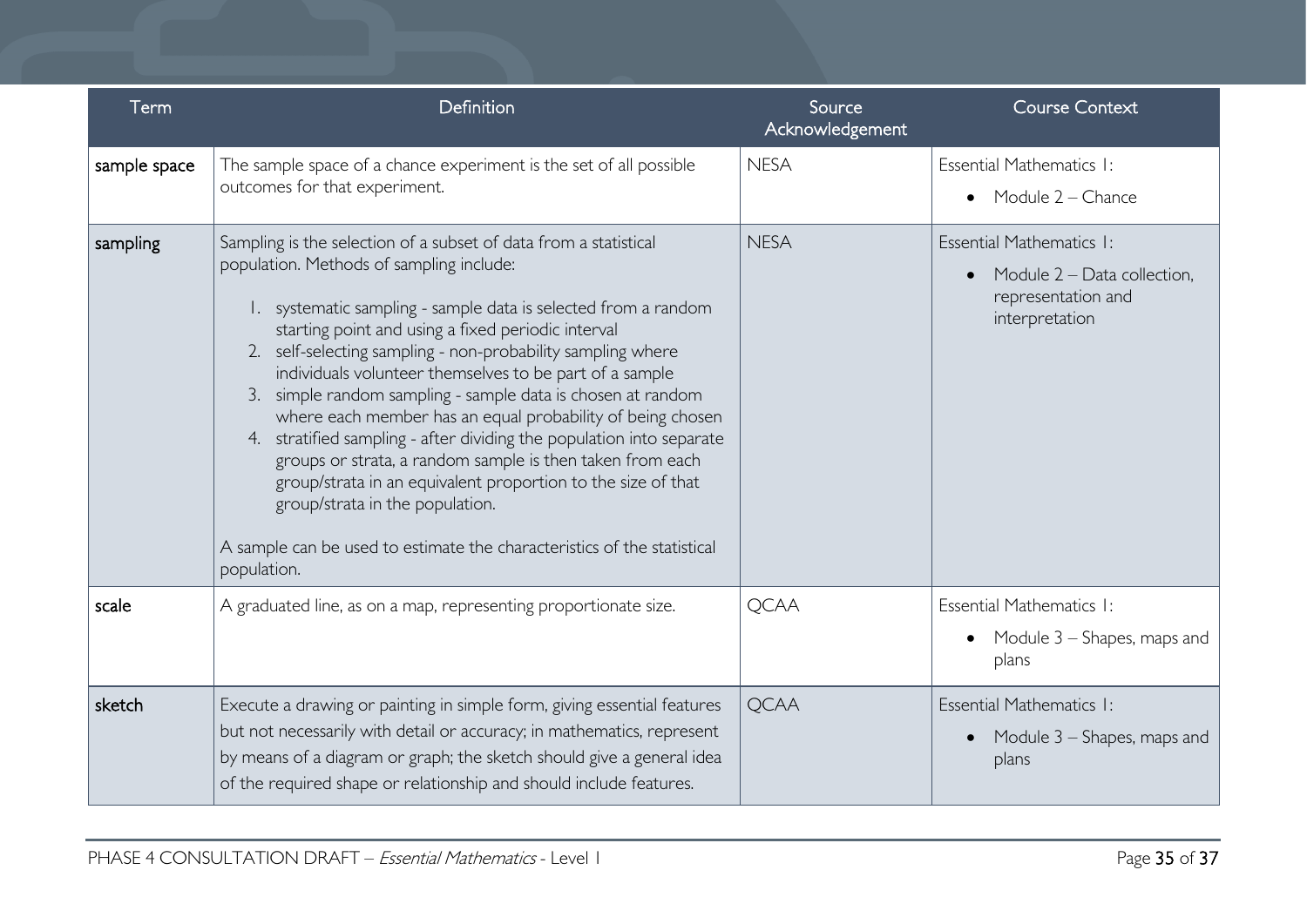| Term                   | <b>Definition</b>                                                                                                                                                                                                                                                                                                      | Source<br>Acknowledgement | <b>Course Context</b>                                                                      |
|------------------------|------------------------------------------------------------------------------------------------------------------------------------------------------------------------------------------------------------------------------------------------------------------------------------------------------------------------|---------------------------|--------------------------------------------------------------------------------------------|
| symmetry               | A plane figure f has line symmetry in a line $m$ , if the image of f under<br>the reflection in $m$ is $f$ itself. The line $m$ is called the axis of symmetry.<br>A plane figure $f$ has rotational symmetry about a point $O$ if there is a<br>rotation such that the image of $f$ under the rotation is $f$ itself. | <b>ACARA</b>              | Essential Mathematics I:<br>Module 3 – Geometric<br>$\bullet$<br>reasoning                 |
| terminating<br>decimal | A terminating decimal is a decimal that contains a finite number of<br>digits.                                                                                                                                                                                                                                         |                           | Essential Mathematics I:<br>Module I - Fractions,<br>$\bullet$<br>decimals and percentages |
| translation            | Shifting a figure in the plane without turning it is called translation. To<br>describe a translation in the plane, it is enough to say how far left or<br>right and how far up or down the figure is moved.<br>A translation is a transformation that moves each point to its<br>translation image.                   |                           | Essential Mathematics I:<br>Module 3 – Geometric<br>reasoning                              |